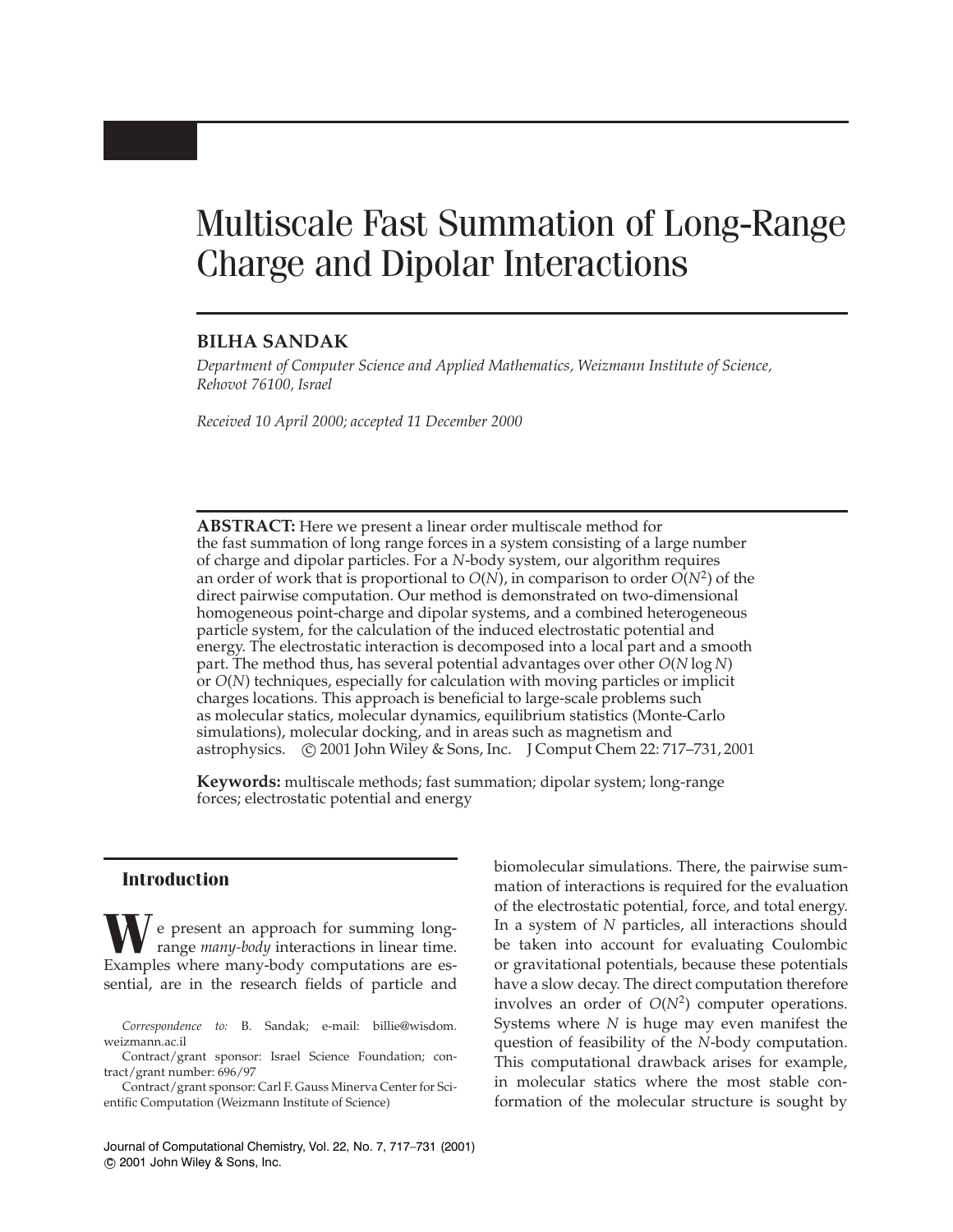calculating the lowest energy. In molecular dynamics, the force, obtained from the gradient of the potential function, is calculated for governing the particle's trajectory. In equilibrium statistics, Monte-Carlo simulations are carried out for obtaining configurations of the particles and their observed average properties at equilibrium, with transition probabilities depending on the total energy change in the system. In biomolecular systems, such as in molecular and protein docking, $1/2$  one may require to calculate the electrostatic potential of the interacting molecules to facilitate the notion of electrostatic docking. We thus propose our *multiscale method* for reducing the complexity of this long-range manybody computation to a linear complexity. That is, for heterogeneous *N*-body particle system composed of point-charges and dipolar particles, our computation is carried out in the order of *O*(*N*) computer operations.

The general approach for our *multiscale* computations in the context of integral transforms, manybody problems and dense-matrix multiplication has been initially devised by Brandt. $3-5$  This is part of the general multiscale paradigm in solving problems in the physical space, which yield various types of fast algorithms in many areas of science and engineering (see the recent survey $6$ ).

Previous methods to reduce the computational cost of the *N*-body to *O*(*N* log *N*) are presented in refs.  $7-9$ , and 10. The fast multipole expansion method (FMM) of ref. 11 achieves the complexity of *O*(*N*), for the fast summation of Coulombic fields in a system of point-charges. In ref. 12, the cell multipole method, an adaptation of FMM, is implemented for dipolar domains. Additional implementations of fast algorithms for solving *N*-body problems can be found in survey.<sup>10</sup>

We have designed and implemented our multiscale algorithm to account for heterogeneous systems, i.e., involving both dipolar particles as well as point charges. Furthermore, our "mathematical engines" and algorithm's architecture are general to allow the fast evaluation and summation of physical functions other than potential-type ones. The algorithm allows efficient multiscale particle movements, which can facilitate the acceleration of Monte-Carlo simulations and energy minimization processes: see the Discussion section.

# **The Computational Problem**

Our basic computational task is the fast calculation of the electrostatic potential induced by a system composed of point charges and dipolar particles, arbitrarily positioned in space. The point charges may represent atoms, whereas the dipoles represent polar particles, for example, water molecules. For the simplicity of the exposition, our method is demonstrated for the two-dimensional (2D) case. Assume  $\mathbf{u} = (u^X, u^Y)$  is a point in the plane. *V*(**u**) denotes the potential at point-**u**, and is computed as the sum of potentials induced by the dipoles and point charges in the system. For a system composed of *n* point charges and *m* dipoles, the potential at point **u** is

$$
V(\mathbf{u}) = \sum_{i=1}^{n} -\log(|\mathbf{u} - \mathbf{x}_i|)q_i
$$
  
+ 
$$
\sum_{j=1}^{m} \mu_j \cdot \nabla_j(-\log(|\mathbf{u} - \mathbf{y}_j|)), \quad (1)
$$

where  $x_i$  is the position vector of point charge numbered *i*,  $\mathbf{x}_i = (x_i^X, x_i^Y); q_i$  is the *i*th charge;  $|\mathbf{u} - \mathbf{x}_i|$ is the distance between point charge-*i* and point-**u**,  $y_i$  is the position vector of dipole numbered *j*, **y**<sub>*j*</sub> = ( $y_j^X, y_j^Y$ );  $\mu_j = (\mu_j^X, \mu_j^Y) = \mu_j(\cos \phi_j, \sin \phi_j)$  is its moment vector, where  $\mu_j = |\mu_j|$  is its moment magnitude and  $\phi_i$  is its orientation;  $|\mathbf{u}-\mathbf{y}_i|$  is the distance between dipole-*j* and point-**u** (see Fig. 1).

Examples of computational tasks that stem from the fast calculation of the potential and are motivated by the many-body problems previously mentioned, are the computation of potential differences and force (potential gradient) calculations. Here we consider the computational task of computing *E*, the total electrostatic energy of the heterogeneous



**FIGURE 1.** A schematic illustration of a point-charge numbered *i* and a dipole number *j* located at positions **x***<sup>i</sup>* and **y***j*, respectively. The distance between point charge-*i* and point *P* positioned at **u** is  $|\mathbf{u} - \mathbf{x}_i|$ ; the distance between dipole-*j* and point *P* is  $|\mathbf{u} - \mathbf{y}_i|$ .  $q_i$  is the charge of point *i*.  $\phi_i$  is the orientation of dipole-*j* and  $\mu_i$  is its moment magnitude, and  $\mu_i$  is its moment vector.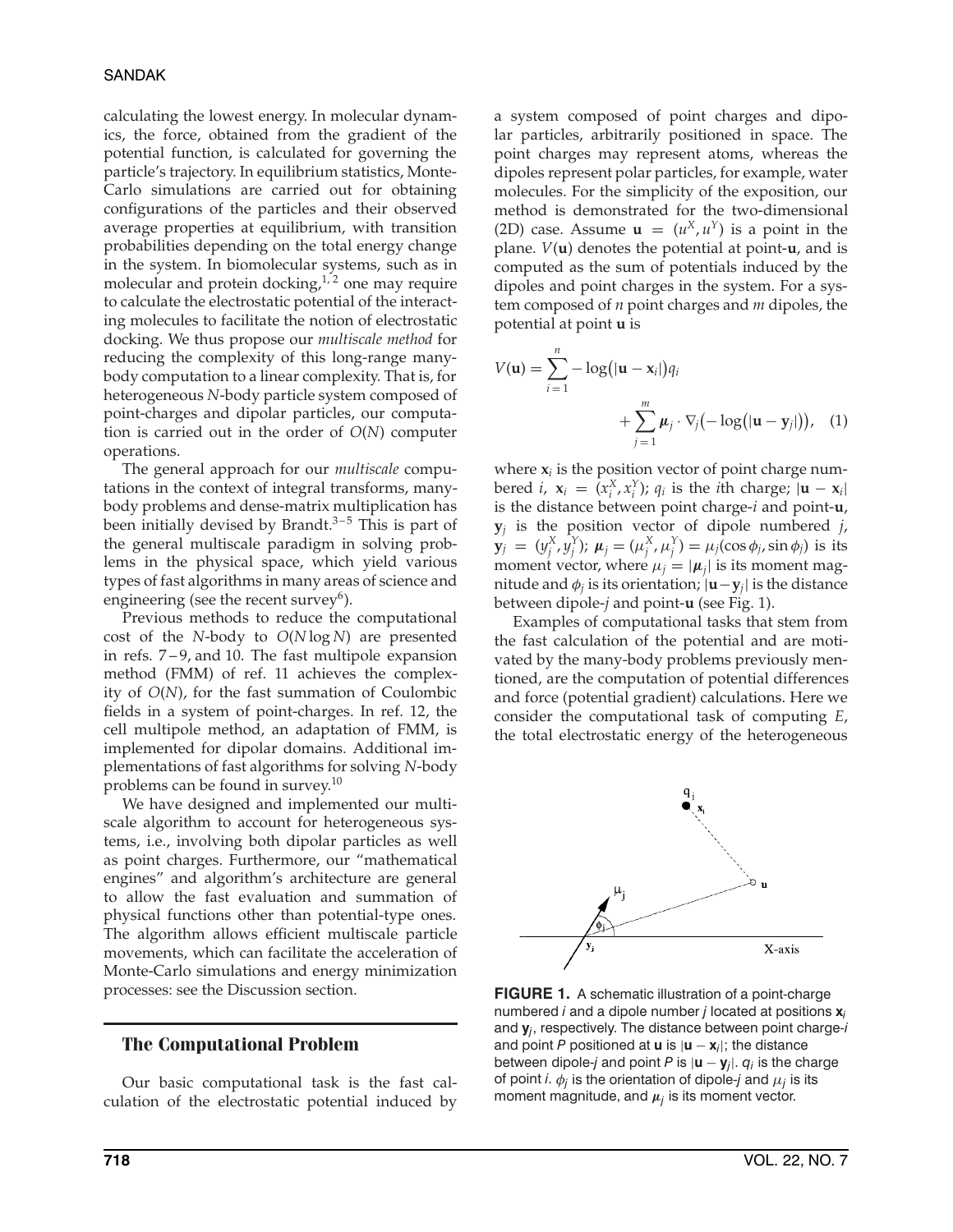point-charge and dipolar system:

$$
E = \frac{1}{2} \left( \sum_{k=1}^{n} q_k V_k + \sum_{l=1}^{m} \mu_l \cdot \nabla V_l \right), \tag{2}
$$

where  $V_k$  and  $\nabla V_l$  are the potential at the location of point-charge-*k* and the gradient of the potential at the position of dipole-*l*, respectively, *excluding their self contribution*. In our heterogeneous system, we, therefore, have three types of interactions, charge– charge, charge–dipole, and dipole–dipole giving,

$$
E = \frac{1}{2} \Biggl( \sum_{k=1}^{n} q_k \Biggl[ \sum_{i=1, i \neq k}^{n} \biggl( -\log(|\mathbf{x}_k - \mathbf{x}_i|) \biggr) q_i + \sum_{j=1}^{m} \mu_j \cdot \nabla_j \biggl( -\log(|\mathbf{x}_k - \mathbf{y}_j|) \biggr) \Biggr] + \sum_{l=1}^{m} \mu_l \cdot \Biggl[ \sum_{i=1}^{n} \nabla_l \biggl( -\log(|\mathbf{y}_l - \mathbf{x}_i|) \biggr) q_i + \sum_{j=1, j \neq l}^{m} \nabla_l \mu_j \cdot \nabla_j \biggl( -\log(|\mathbf{y}_l - \mathbf{y}_j|) \biggr) \Biggr) \Biggr). \tag{3}
$$

We achieve this task by an  $O(m + n)$  calculation in comparison to the order of  $(m + n)^2$ , which is required by the direct computation. The evaluation is done to a certain degree of accuracy,  $\epsilon$ , i.e., an error of up to  $\epsilon$  is allowed in each of the summed terms. Taking this accuracy into account, our complexity is actually an  $O((m+n)(\log \frac{1}{\epsilon})^d)$  computation, where *d* is the dimension of the space (here  $d = 2$ ).

#### **The Algorithm**

#### **OVERVIEW**

#### **General Description**

The first stage of our algorithm is to reduce the number of charges and dipoles to a manageable small set of *super-charges* and *super-dipoles*, yielding a fast potential calculation. On the plane at which the particles are located, a rectangular grid is placed. The grid is uniform, i.e., its mesh size *h* is constant in each grid direction and its "density" is comparable to the particle density. The super-charges (dipoles) are created by aggregating the arbitrarily located charges (dipoles) into collections positioned at the gridpoints. This procedure can be carried out recursively for increasingly coarser grids, as depicted in Figure 2, stage (1). Each coarser grid is obtained by omitting every other gridline from the finer grid. Henceforth, this stage is referred to as the *fine-to-coarse* stage. The recursion proceeds until



**FIGURE 2.** A multilevel scheme of the multigrid algorithm for the fast summation of long-range forces exemplified by the computation of the potential induced by arbitrarily positioned point-charges and dipoles.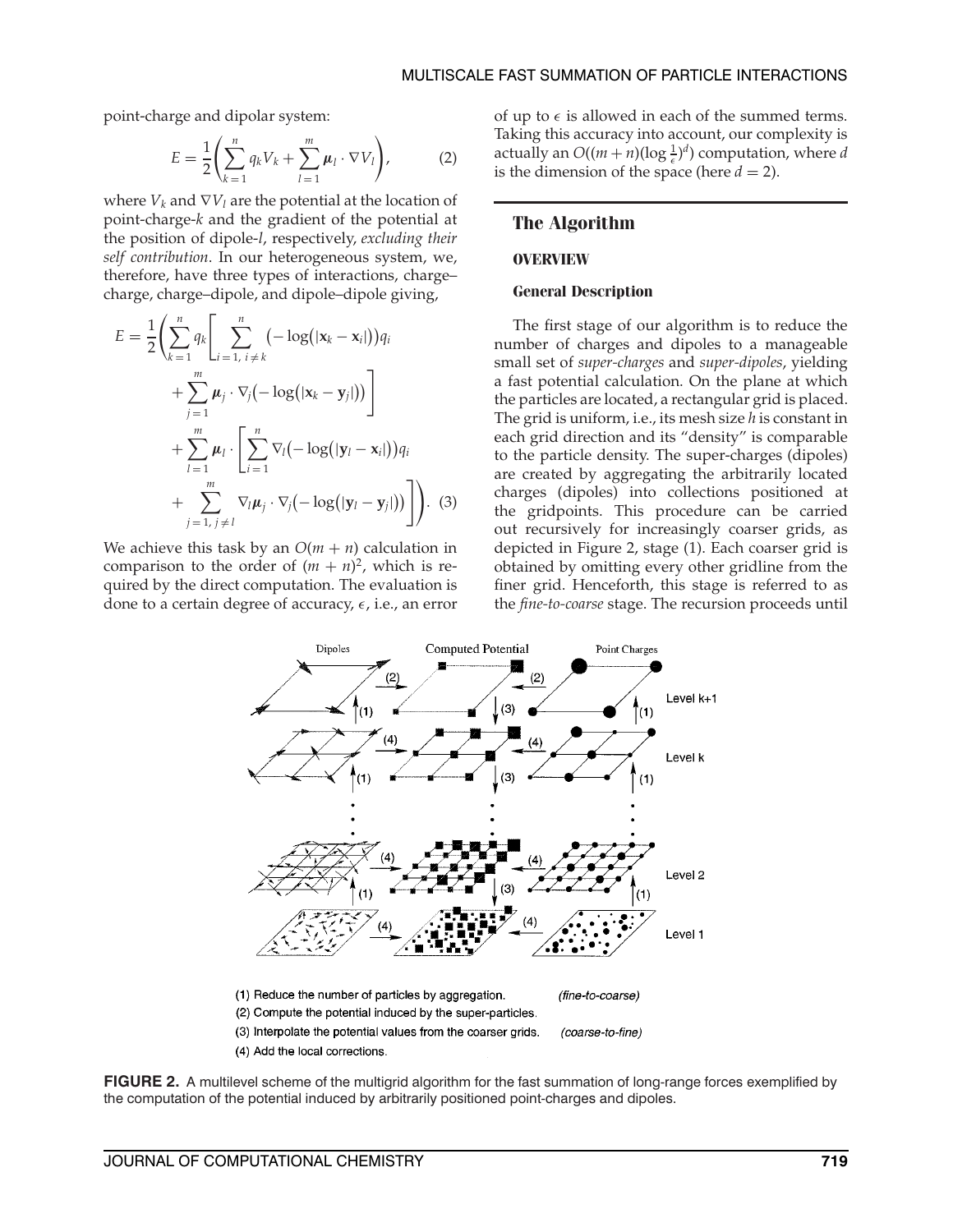# SANDAK

the number of super-charges (dipoles) is so small that the calculation of their potential costs little compared with the whole algorithm. The potential induced by the super-charges and super-dipoles is computed directly at the gridpoints on the "potential grid" [Fig. 2, stage (2)]. The result of the coarse level potential evaluation is propagated recursively by interpolation via intermediate finer grids (the *coarse-to fine* stage), adding local corrections at each grid (as will be explained hereafter). This is carried out until reaching the finest level, that is, the locations at which the potential values are required. This is displayed in Figure 2, stages (3) and (4).

#### **Potential Kernels—Problem and Remedy**

Assume first that each of the potential *kernels*  $G(\mathbf{u}, \mathbf{z})$  (like  $\log |\mathbf{u} - \mathbf{z}|$  or its gradients) were smooth throughout (i.e., having continuous first derivatives) as a function of both the particle positions **z**, and the location **u** at which the potential is to be computed. The super-particles can then be defined so that their potential field agree with that of the original particles, except for a small *aggregation error*, its smallness depending only on the smoothness of *G*(**u**, **z**), as a function of **z**. Likewise, the values of the potential computed at the lattice points can be interpolated to any other position, with small *interpolation error*, its smallness depending only on the smoothness of *G*(**u**, **z**) as a function of **u**.

However, this is not quite the case here, because the potential kernels are *not* smooth throughout. They have unbounded derivatives as **u** tends to **z**. Hence, the error caused by aggregation/interpolation is unbounded. Nevertheless, the smoothness of the kernels indefinitely increases with  $|\mathbf{u} - \mathbf{z}|$ , that is, the kernel becomes smoother as the distance between the two points grows; such kernels are called *asymptotically smooth*. They can be turned into sufficiently smooth kernels *G*smooth(**u**, **z**,*s*) by "softening," i.e., by being modified only in a local range  $|\mathbf{u} - \mathbf{z}| \leq s$ , where *s* is a suitably chosen "softening radius (distance)" (see Fig. 3).

Assume a two-level system, i.e., the original plane on which the particles are scattered and a single grid level placed on it as depicted in Figure 2 (composed of Level 1 and Level 2). Defining a "potential grid" with mesh size similar to that of the aggregation grids, the potential values are first computed at its gridpoints, using the *softened* kernel [see Fig. 2, stage (2)], and then they are interpolated to the desired particle, locations [Fig. 2, stage (3)]. However, *corrections* of the potential values are re-



**FIGURE 3.** A plot of the original kernel log |**u** − **z**| and two of its softening kernels *G*smooth(**u**, **z**, *s*) and *G*smooth(**u**, **z**, 2*s*) having the softening distance of *s* and of 2*s*, respectively. For |**u** − **z**| *> s* and |**u** − **z**| *>* 2*s* the softened kernels coincide with the original kernel log |**u** − **z**|. For |**u** − **z**| *< s* and |**u** − **z**| *<* 2*s*, two softening *polynomials* of degree-2 are defined  $G_{\mathcal{S}}(|\mathbf{u}-\mathbf{z}|)=\log s+A_0+A_1(|\mathbf{u}-\mathbf{z}|/s)^2$  having the softening distance of *s*, and  $G_{2s}$ (|**u** − **z**|) = log 2*s* + *A*<sub>0</sub> + *A*<sub>1</sub>(|**u** − **z**|)<sup>2</sup>/(2*s*)<sup>2</sup> with the softening distance of 2*s*. The softening polynomials coefficients are  $A_0 = -0.5$  and  $A_1 = 0.5$ .

quired because softened potential has been used instead of the exact one. The correction of the kernel at any point **u** is simply  $\sum_i [G(\mathbf{u}, \mathbf{z}_i) - G_{\text{smooth}}(\mathbf{u}, \mathbf{z}_i, s)]$ , summed only over all particles *i* such that |**u** − **z***i*| ≤ *s* [Fig. 2, stage (4)]. The original kernel is, therefore, said to be decomposed into a *smooth part*  $G_{\text{smooth}}(\mathbf{u}, \mathbf{z}, s)$  and *local part*  $[G(\mathbf{u}, \mathbf{z}) - G_{\text{smooth}}(\mathbf{u}, \mathbf{z}, s)].$ The smooth part of the potential is obtained by interpolating from the grid level, while the local part is then added as a correction.

#### **Recursion Considerations**

If we wish to decrease the aggregation and interpolation errors, a smoother function should be defined for the softeners by enlarging the softening distance *s*, or by using a higher interpolation order (as will be explained in detail in the next section), or both. The mesh size *h* can also be decreased, however, this will result in increasing the number of gridpoints and thus enlarging the computational work required. If *h* is increased, the interpolation/anterpolation errors will rise. Thus, the mesh size *h* is chosen such that it is comparable to the particles density. If *s* is increased, however, to be too large, there would be too many local corrections to be done as the number of particles involved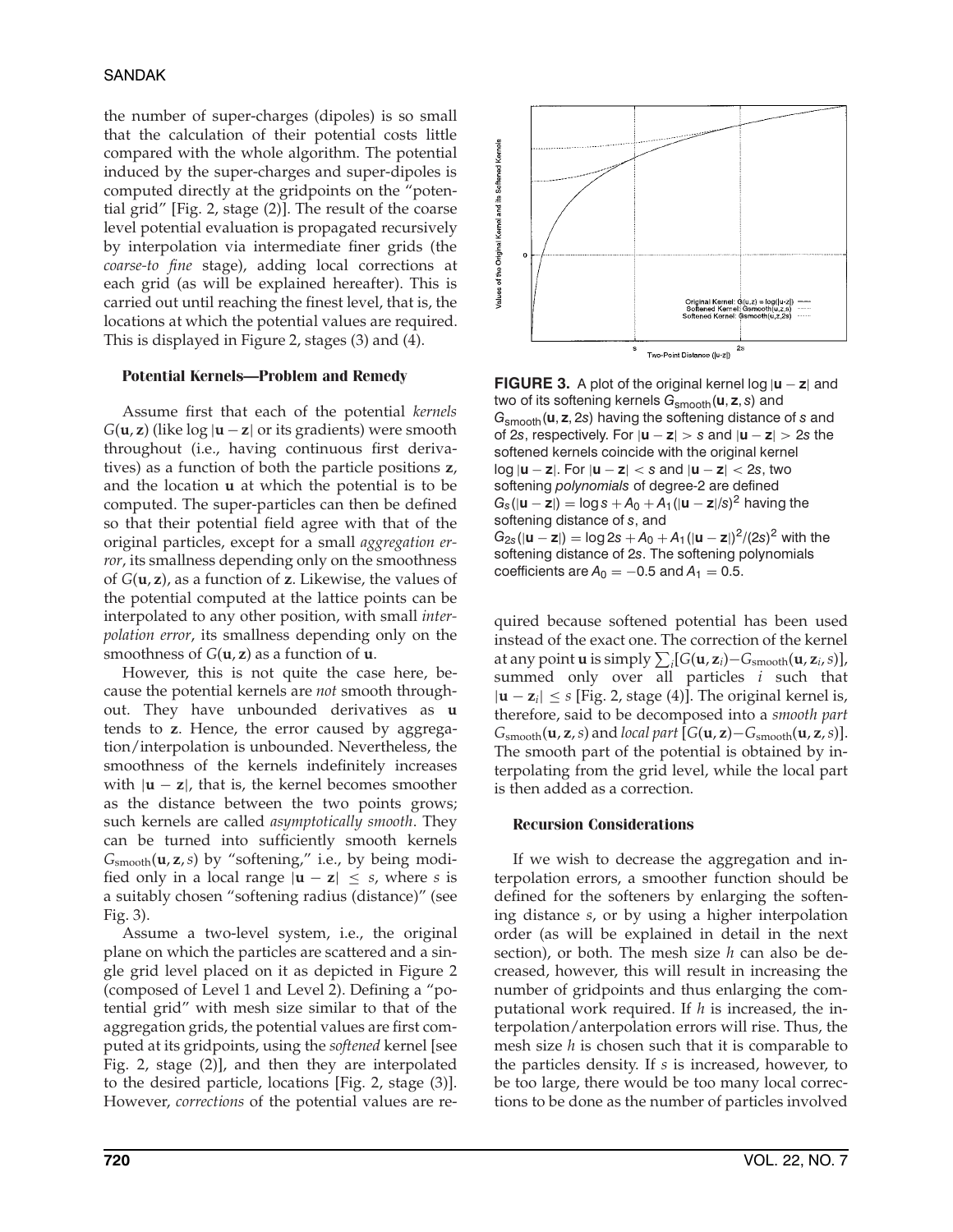in this process grows. A remedy for this, which keeps the particle density and the computational cost intact, is to define an additional coarser grid level by doubling the mesh size *h*, on which *s* is enlarged, usually doubled (see Fig. 3). A softened kernel *G*smooth(**u**, **z**, 2*s*) is thus obtained. Although the local part at which the corrections should be carried out is larger, the number of corrections remains the same, because the corrections themselves are carried out on a coarser level, involving the same number of gridpoints. The entire algorithm for calculating the potential of the system can thus be recursively defined. As such, the particle aggregation can be carried out recursively for increasingly coarser grids, as depicted in Figure 2, stage (1). At each coarser grid a smoother kernel is defined by enlarging the softening vicinity (usually it is doubled). Thus, the many-times softened potential induced by the super-charges and super-dipoles is computed directly at the gridpoints [Fig. 2, stage (2)]. The coarse level potential evaluation is propagated recursively by interpolation to levels of intermediate finer grids [Fig. 2, stage (3)]. The appropriate corrections at each grid are then added. The kernel correction at any gridpoint **U** of level *k* is done by  $\text{adding } \sum_i [G_{\text{smooth}}(\mathbf{U}, \bar{\mathbf{Z}}_i, 2^k s) - G_{\text{smooth}}(\mathbf{U}, \mathbf{Z}_i, 2^{k+1}s)].$ summed only over all super-particles *i* such that |**U** − **Z***i*| ≤ 2*<sup>k</sup>*+<sup>1</sup>*s* [Fig. 2, stage (4), level *k*]. This is carried out until reaching the finest level, that is, interpolating and correcting the potential onto the locations at which these values are required.

Note that the amount of work is decreased fourfold on each of the coarsened grid levels. Because the work decreases geometrically on increasingly coarser (uniform) levels, the total cost of this algorithm is comparable to the work being done at the finest levels, which is  $O(m + n)$ , assuming the number of locations where the potential values are needed is comparable to the number of particles.

Interpolation and aggregation are the underlying processes of the algorithm, the latter being performed by *anterpolation,* i.e., the adjoint of interpolation. These processes are outlined next, followed by a detailed description of the two main stages of the method, the fine-to-coarse (anterpolation) and the coarse-to-fine (interpolation) stages.

#### **INTERPOLATION AND ANTERPOLATION**

Interpolation is employed wherever a value of a suitably smooth function *V* is to be approximated, given a set of points where the values of the function are known. In one dimension, the number of points to interpolate from defined as the *interpolation order* and denoted by  $p$ . A polynomial of degree  $p - 1$ is constructed to approximate the function at the required target points (the general form of a polynomial is  $f(x) = \sum_{i=0}^{p-1} a_i x^i$ ,  $a_i$  are constants,  $a_i \neq 0$ ). For higher dimensions, the interpolation is done one direction at a time. Hence, in 2D, the number of of points to interpolate from is  $p^2$ . An example of linear interpolation  $(p = 2)$  is depicted in Figure 4a where at each gridpoint the value of the function is known, for example, the potential *V*. Figure 4b shows how the interpolation is done, that is, by using the two interpolation points in each grid direction. First, on the gridlines around the target point, two intermediate points are interpolated to by the appropriate gridpoints at the *X* position of the target point on the gridlines [steps (1) and (2) in Figure 4b]. Next, the two intermediate points are used as the two interpolation points for the target point, as depicted by step (3). Note, that this technique is symmetrical in any grid direction (*X* or *Y*). We employ central interpolation, i.e., the interpolation order is even (e.g.,  $p = 2$ ,  $p = 6$ ) and the interpolation points are chosen symmetrically around the target point. The requirement that uniform grids should be used, stems mainly for the purpose of having simple inter-



**FIGURE 4.** An illustration of 2D linear interpolation and anterpolation processes of order  $2 (p = 2)$ . (a) Each target point (white circles) is interpolated from four gridpoints (black circles). If the target point is along a gridline, it is interpolated from two gridpoints. (b) Efficient interpolation is done by using the *p* interpolation points in each grid direction, denoted as steps (1) to (3). (c) Each arbitrary point (white circles) is aggregated to four gridpoints (black circles) or less (depending on its location). (d) Anterpolation of an arbitrary point is done in each grid direction (steps (1) to (3)).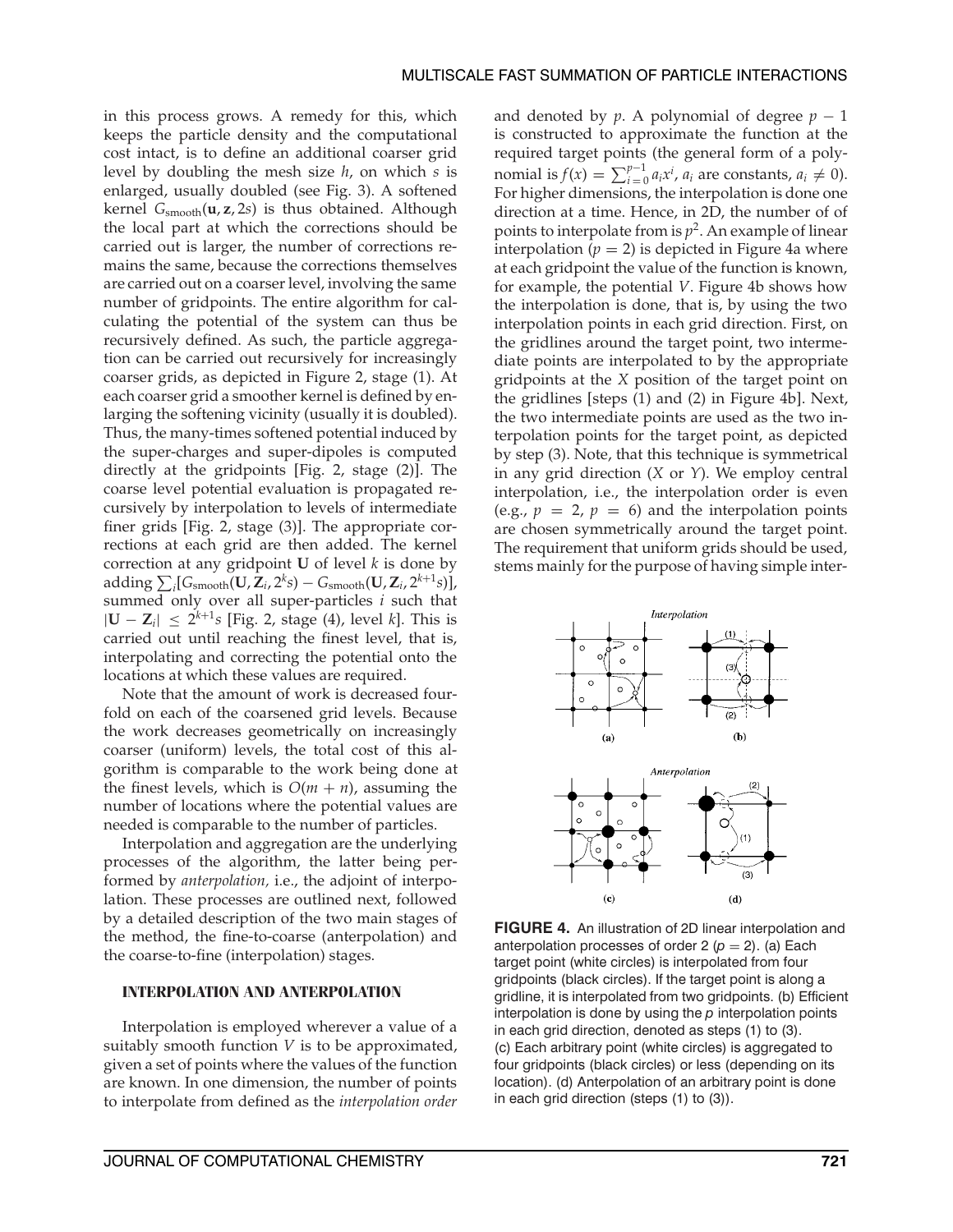# SANDAK

polation formulas. Here, we use the Lagrange form for the interpolation polynomial. In one dimension, the interpolated value at a target point *x*, that is, the polynomial value at the point, is denoted by *P*(*x*) and computed by

$$
P(x) = \sum_{k=0}^{p} V(x_k)l_k(x),
$$
  
\n
$$
l_k(x) = \prod_{i=0, i \neq k}^{p} \frac{(x - x_i)}{(x_k - x_i)},
$$
\n(4)

where *p* is the interpolation order; *V* is the interpolated function;  $x_0, \ldots, x_p$  are the points to interpolate from (at which *V* is known, e.g., the potential at the gridpoints), and  $l_k$ 's are the Lagrange coefficients referred to as the weights of the interpolation (their sum for the target point  $x_k$  is 1). The approximation itself has an  $O(h^pV^{(p)})$  error, where *h* is the grid's mesh size and  $V^{(p)}$  is the maximal *p*-order derivative of *V*. At the grid boundaries, the *p*-order interpolation is carried out by defining appropriate number of "ghost cells," i.e., external neighboring points to the grid that create a frame around it. These enable sound interpolation to all points required within the grid boundaries.

Interpolation of a gradient of a function is also required for target points *x*, for example, the interpolation of the gradient ∇*V*(*x*) of the potential *V* [appearing in eq. (2)]. This is done by using the derivative of the interpolation polynomial, denoted by  $P'(x)$ , and computed by

$$
P'(x) = \sum_{k=0}^{p} V(x_k) I'_k(x),
$$
  
\n
$$
I'_k(x) = \left[ \prod_{i=0, i \neq k}^{p} \frac{(x - x_i)}{(x_k - x_i)} \right] \left[ \sum_{i=0, i \neq k}^{p} \frac{1}{(x - x_i)} \right].
$$
\n(5)

Note that for any given x, both  $P(x)$  and  $P'(x)$  can be calculated in just *O*(*p*) operations. In 2D, the two components of ∇*V* are (*∂V*/*∂X*, *∂V*/*∂Y*). *∂V*/*∂X* is approximated by employing  $P'$  for the interpolation in the *X* direction and *P* for the subsequent *Y* direction interpolation. *∂V*/*∂Y* is approximated by first using  $P$  in the  $X$  direction interpolation, and then  $P'$ in the interpolation of the *Y* direction.

Anterpolation is the procedure carried out for aggregating the particles to super-particles. It is defined as the adjoint of interpolation, having weights of interpolation and an order that is also defined by *p*. Every arbitrary target point distributes its value, for example, its charge, to  $p \times p$  gridpoints surrounding it (*p* points in each grid direction). In each direction, the anterpolation (aggregation) is done according to the weights (coefficients)  $l_k(x)$ computed in eq. (4). This is shown in Figure 4c and d. The anterpolation "justification" stems from the following: assume we wish to *directly* compute the potential at point **u** induced by particles arbitrarily positioned at **z***i*. We use the notation  $G(\mathbf{u}, \mathbf{z}_i)$  for the exact kernel,  $G_{\text{smooth}}(\mathbf{u}, \mathbf{z}_i)$  for the *softened* kernel, and *c*(**z***i*) for denoting the charge at the particle's location **z***i*. The potential value is  $V(\mathbf{u}) = \sum_i G(\mathbf{u}, \mathbf{z}_i) c(\mathbf{z}_i)$ . Now, assume we wish to obtain *V*(**u**) by *interpolation* using the smoothness properties of *G*smooth both as a function of **u** and  $z_i$ . This means that  $G<sub>smooth</sub>$  can be interpolated from gridpoints  $Z_k$  with a bounded error, that is,  $V(\mathbf{u}) \approx \sum_i \sum_k l_{ik} G_{\text{smooth}}(\mathbf{u}, \mathbf{Z}_k) c(\mathbf{z}_i)$ , where the *lik*s are the weights of interpolation. By *chang-* $\sum_{k}$   $G_{\text{smooth}}(\mathbf{u}, \mathbf{Z}_k) \sum_{i} l_{ik} c(\mathbf{z}_i)$ . We denote  $C(\mathbf{Z}_k)$  = *ing* the order of summation we obtain that  $V(\mathbf{u}) \approx$  $\sum_{i} l_{ik}(\mathbf{z}_i)$ , that is, this is the interpolation required for transferring particles to super-particles, i.e., anterpolating them to their positions on the grid. We thus obtain  $V(\mathbf{u}) \approx \sum_k G_{\text{smooth}}(\mathbf{u}, \mathbf{Z}_k) C(\mathbf{Z}_k)$ .

In view of the symmetry in the smoothness of the softened kernels both as a function of the particles locations and the locations onto where the potential is to be evaluated, the aggregation and potential grids have the same mesh sizes. Also, the interpolation and anterpolation are of same order *p*. Note that in 2D for any point *x*, both interpolation (either for the function values or for its gradient) and anterpolation can be performed in  $O(p^2)$ . In case the points to anterpolate from, or interpolate to, themselves reside on a uniform grid (as at coarser levels of the algorithm), the interpolation and anterpolation can be executed in *O*(*p*) operations per point. Thus, the number of operations required by the anterpolation and interpolation processes on the finest level at which the particles are scattered is  $O(mp^2 + np^2)$ . At each coarser level these processes cost *O*(*Np*), where *N* is the number of gridpoints on that level. For the interpolation to be done with an  $O(\epsilon)$  error, *p* should be in the order of  $O(\log \frac{1}{\epsilon})$ . Thus, the complexity of the algorithm, as determined by the degree of accuracy is an  $O((m+n)(\log \frac{1}{\epsilon})^2)$  computation.

#### **FINE-TO-COARSE STAGE**

At each level, we have three uniform grids: one grid contains the aggregates of charges (the supercharges); the other two grids are assigned to the aggregates of the two components of the dipoles (the super-dipoles). Recall that dipole-*j* moment can be represented as a vector  $\boldsymbol{\mu}_j = (\mu_j^X, \mu_j^Y) =$  $(\mu_j \cos \phi_j, \mu_j \sin \phi_j)$ . The dipole moments in the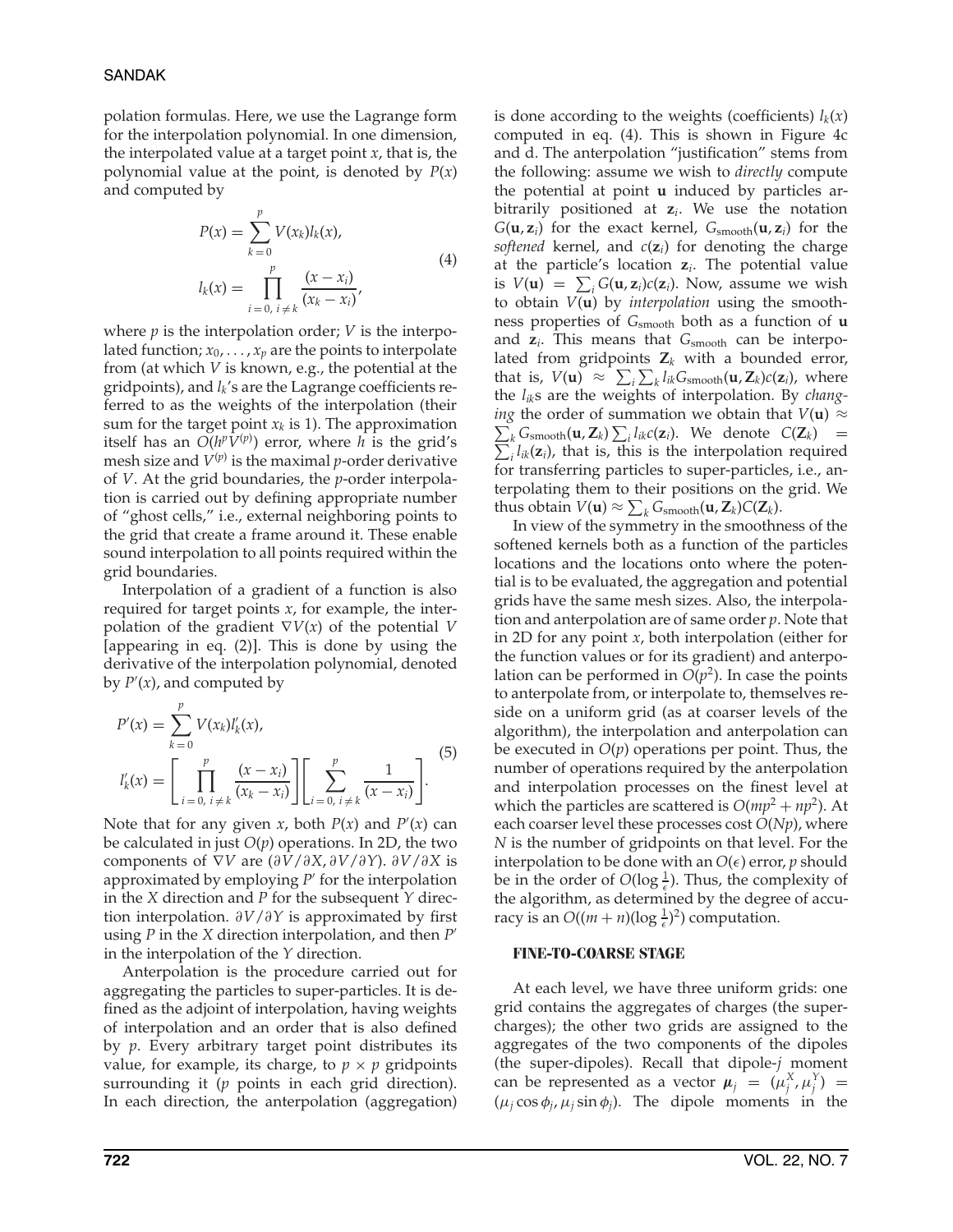*X*-direction,  $\mu_j^X$ , are aggregated on one grid, and the dipole moments in the *Y*-direction,  $\mu_j^Y$ , on the other. The *X* and *Y*-components of each super-dipole  $\mu_D$ are the summation of the *X* and *Y*-components of the dipoles that were aggregated to the corresponding coarse gridpoint. That is,

$$
\boldsymbol{\mu}_D = \left(\sum_{j=1}^k \omega_j \mu_j \cos \phi_j, \sum_{j=1}^k \omega_j \mu_j \sin \phi_j\right) = \left(\mu_D^X, \mu_D^Y\right),\tag{6}
$$

where *k* is the number of contributing dipoles and  $\omega_i$ <sup>s</sup> are the anterpolation weights. The superdipole's magnitude is,  $|\mu_D| = \sqrt{(\mu_D^X)^2 + (\mu_D^Y)^2}$  and its orientation is  $\Phi_D = \arctan(\mu_D^Y/\mu_D^X)$ .

#### **COARSE-TO-FINE STAGE**

To recover the potential values from a coarse grid to a fine grid (or to their final locations), interpolation is required. As mentioned in the Overview section, the potential kernels we use are asymptotically smooth, i.e., they are not suitably smooth for direct interpolation throughout. Assume we wish to interpolate the potential at point **U**, to obtain its value as induced by the super-charge and dipolar particles positioned at gridpoints  $X_i$  ( $i = 1, ..., n$ ) and  $Y_i$  ( $j = 1, \ldots, m$ ), respectively. The interpolation can still be done with an  $O(\epsilon)$  error, with interpolation order *p* = *O*(log  $\frac{1}{\epsilon}$ ), for distances  $|\mathbf{u} - \mathbf{X}_i|$  ≥ *O*(*h*),  $|\mathbf{u} - \mathbf{Y}_i|$  ≥ *O*(*h*), where *h* is the interpolation-grid mesh size. For the distances  $|\mathbf{u} - \mathbf{X}_i|$  and  $|\mathbf{u} - \mathbf{Y}_i|$ , which are smaller than *O*(*h*), the interpolation error is unbounded for the potential computed with the exact kernel. Therefore, a softened kernel is used instead to sustain the bounded interpolation error  $O(\epsilon)$ . Thus, corrections should be made to the interpolated potential value at **u**, to account for the erroneous contributions of the particles in this softened vicinity.

To keep the computational cost of the corrections comparable to the cost of the anterpolation and interpolation processes, which are in the order  $(m + n)p^2$ , two requirements should be fulfilled: (i) In the vicinity of the point **u** where the interpolated value should be corrected, the number of particles participating in the correction should be on the average  $O(p^2)$ . Once achieved, this is automatically sustained by the algorithm, because we have a sequence of levels with bounded coarsening ratios, for example, 1:2. (ii) The correction should cost *O*(1) operations for each of the particles in the above vicinity.

We tackle this issue by using the *softened kernels* as described above. A softened kernel is defined to be equal to the original kernel except in a neighborhood of radius  $s$ ,  $s = O(h)$ , around the singularity. The softened kernel (*softener*) for  $log |x - y|$ ,  $x =$  $(x^X, x^Y)$ ,  $\mathbf{y} = (y^X, y^Y)$  is (adopted from ref. 13):

$$
G_{\text{smooth}}(\mathbf{x}, \mathbf{y}, s) = \begin{cases} G_s(|\mathbf{x} - \mathbf{y}|) & \text{if } |\mathbf{x} - \mathbf{y}| \le s \\ \log |\mathbf{x} - \mathbf{y}| & \text{otherwise,} \end{cases}
$$
  

$$
G_s(|\mathbf{x} - \mathbf{y}|) = \log s + \sum_{j=0}^{p-1} A_j \left(\frac{|\mathbf{x} - \mathbf{y}|}{s}\right)^{2j},
$$
 (7)

where *p* is the interpolation order,  $G_s(|\mathbf{x} - \mathbf{y}|)$  is a ( $p - 1$ )-degree polynomial of  $|\mathbf{x} - \mathbf{y}|^2$ , and its coefficients *Aj*s are independent of *s*. They are determined by requiring *G*smooth to be continuous and have continuous derivatives up to order *p*−1 (hence, that  $A_0 = -\sum_{j=1}^{p-1} A_j$ ). Figure 3 depicts the softened kernel  $G_{\text{smooth}}(x, y, s)$  for  $\log |x - y|$ , and its softening scale *s*. The softened kernel, *G*smooth(**x**, **y**,*s*) is constructed such that it is everywhere suitably smooth on scale-*s* (in both *X* and *Y* directions). This means that *G*smooth can be approximated up to an error smaller than  $\epsilon$  by a *p*-order interpolation from *G*smooths values on any uniform grid with mesh size *h* (or smaller). That is,  $(\gamma h)^p |G_{\text{smooth}}^{(p)}(\mathbf{x}, \mathbf{y}, s)| \le$ *O*( $\epsilon$ ) for some  $p = O(\log \frac{1}{\epsilon})$ , where  $\gamma$  depends on the geometry of the interpolation (here,  $\gamma = \frac{1}{2}$ for central interpolation), and  $|G_{\text{smooth}}^{(p)}(\mathbf{x}, \mathbf{y}, s)|$  is the maximal *p*-order derivative of *G*<sub>smooth</sub> with respect to any **x** or **y** component.

Next, we construct the softener for  $\nabla_x \log |x - y|$ , used in the calculation of the potential induced by the dipolar particles. Our construction is based on the observation that a softener for the derivative of a function can be defined as the derivative of a softener for that function. Hence  $G'_{\text{smooth}}(\mathbf{x}, \mathbf{y}, s)$ , the softener for  $\nabla$ <sub>*x*</sub> log |**x**−**y**| is the gradient of *G*<sub>smooth</sub>(**x**, **y**, *s*), i.e.,  $G'_{\text{smooth}}(x, y, s) = \nabla_x G_{\text{smooth}}(x, y, s)$ . It is constructed as follows,

$$
G'_{\text{smooth}}(\mathbf{x}, \mathbf{y}, s)
$$

$$
= \begin{cases}\n\left(\frac{\partial G_s(|\mathbf{x} - \mathbf{y}|)}{\partial x^X}, \frac{\partial G_s(|\mathbf{x} - \mathbf{y}|)}{\partial x^Y}\right) & \text{if } |\mathbf{x} - \mathbf{y}| \le s \\
\left(\frac{\partial \log |\mathbf{x} - \mathbf{y}|}{\partial x^X}, \frac{\partial \log |\mathbf{x} - \mathbf{y}|}{\partial x^Y}\right) & \text{otherwise,} \\
= \begin{cases}\nG'_s(|\mathbf{x} - \mathbf{y}|)|\mathbf{x} - \mathbf{y}|^{-1} & \text{(8)} \\
\times (x^X - y^X, x^Y - y^Y) & \text{if } |\mathbf{x} - \mathbf{y}| \le s \\
|\mathbf{x} - \mathbf{y}|^{-2}(x^X - y^X, x^Y - y^Y) & \text{otherwise,} \\
G'_s(|\mathbf{x} - \mathbf{y}|) = \frac{1}{s} \sum_{j=1}^{p-1} A_j(2j) \left(\frac{|\mathbf{x} - \mathbf{y}|}{s}\right)^{2j-1}.\n\end{cases}
$$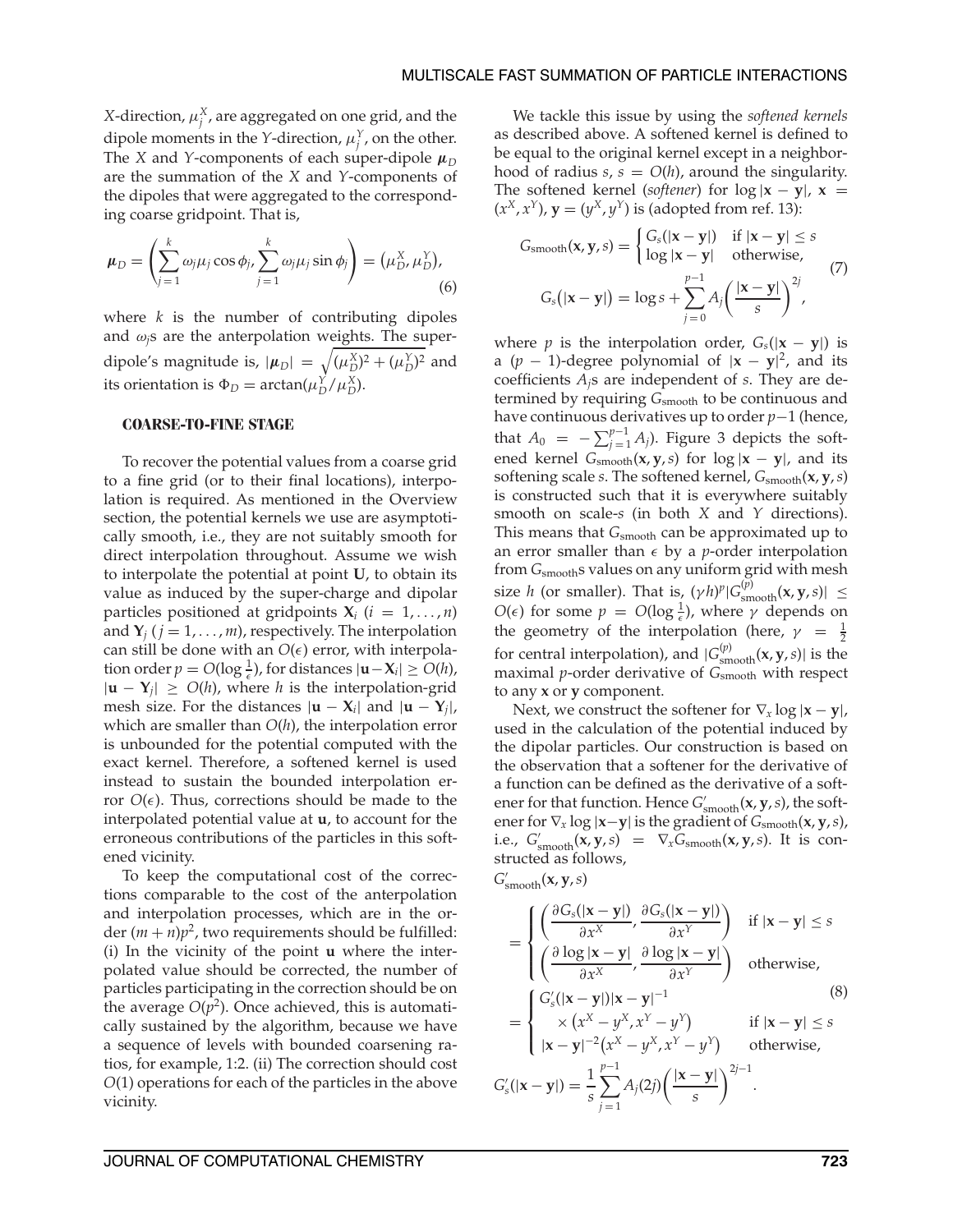Note that the *softening distance s* in  $G'_{\rm smooth}(\mathbf{x}, \mathbf{y}, s)$ does not have to be the same *s* as in *G*smooth(**x**, **y**,*s*) (in our current implementation it is).

Assume the number of levels we have in our algorithm is two: the fine level where the particles are arbitrarily located, and a single grid "above" it (see Fig. 2 lower two levels). Having aggregated the charges and the dipoles at the gridpoints, we directly compute the potential at the gridpoints using the softened kernels (7) and (8) for the potential of the aggregated charges and dipoles, respectively. The potential values are then interpolated to the fine level, for example, to an arbitrary point **u**. A correction is required to the interpolated value  $\tilde{V}(\mathbf{u})$ , to account for the difference between the exact potential and the softened potential of each particle at distance less then *s* from **u**. The corrected interpolated value  $V(\mathbf{u})$  is therefore obtained by

$$
V(\mathbf{u}) = V(\mathbf{u})
$$
  
+ 
$$
\sum_{0 < |\mathbf{u} - \mathbf{x}_i| < s} -[\log(|\mathbf{u} - \mathbf{x}_i|) - G_s(|\mathbf{u} - \mathbf{x}_i|)]q_i
$$
  
+ 
$$
\sum_{0 < |\mathbf{u} - \mathbf{y}_j| < s} - \left[\frac{1}{|\mathbf{u} - \mathbf{y}_j|} - G'_s(|\mathbf{u} - \mathbf{y}_j|)\right]
$$
  
× 
$$
\mu_j \cdot \frac{(\mathbf{u} - \mathbf{y}_j)}{|\mathbf{u} - \mathbf{y}_j|}.
$$
 (9)

Every charge is aggregated from its arbitrary location onto the super-charges grid. These aggregates participate in the potential computation. Subsequently, the potential value is interpolated back to the required particle position. However, there is an erroneous contribution of the particle's aggregates to the potential value at the particle's location, because its own charge should not be included in the computation. This self-contribution is, therefore, removed from the potential value of every particle. This is done by computing the potential induced by charge-*i* on a  $p \times p$  grid having the same mesh size as the original grid, i.e., *h*. The self-potential value is interpolated to the location of charge-*i* and then subtracted from the system's potential at that point. That is, for  $x_i = u$  [of eq. (9)], the interpolated value of the potential induced by charge-*i* is subtracted from *V*(**u**). We call this procedure *self-correction*.

A sequence of levels of increasingly coarser uniform grids as illustrated in Figure 2 is built for recursively applying the algorithm. To construct suitably smooth kernels at all coarsened grids so that the number of corrections will be kept the same, the softening distance *s* is doubled in accordance with the doubling of the mesh size (see Fig. 3). Equation (7) is rewritten considering the level *k* we are in, by multiplying *s* by  $2^k$  ( $k = 0, 1, \ldots$ ) to obtain,

$$
G_{\text{smooth}}^{k}(\mathbf{x}, \mathbf{y}, 2^{k}s) = \begin{cases} G_{2^{k}s}(|\mathbf{x} - \mathbf{y}|) & \text{if } |\mathbf{x} - \mathbf{y}| \le 2^{k}s \\ \log |\mathbf{x} - \mathbf{y}| & \text{otherwise,} \end{cases}
$$

$$
= G_{\text{smooth}}(\mathbf{x}, \mathbf{y}, 2^{k}s). \tag{10}
$$

Similarly, the kernel softener for  $\nabla_x \log |x - y|$  at the level number *k*, i.e.,

$$
G'_{\text{smooth}}(\mathbf{x}, \mathbf{y}, 2^k s)
$$
  
= 
$$
\begin{cases} G'_{2^k s}(|\mathbf{x} - \mathbf{y}|)|\mathbf{x} - \mathbf{y}|^{-1} \\ \times (x^X - y^X, x^Y - y^Y) & \text{if } |\mathbf{x} - \mathbf{y}| \le 2^k s \\ |\mathbf{x} - \mathbf{y}|^{-2}(x^X - y^X, x^Y - y^Y) & \text{otherwise,} \end{cases}
$$
  
=  $G'_{\text{smooth}}(\mathbf{x}, \mathbf{y}, 2^k s).$  (11)

The correction at level *k* is done by adding the difference between the kernel softener of the current level *k* and that of the coarser level above it (level  $k + 1$ ) to the value  $\tilde{V}_k(\mathbf{u})$  interpolated from that coarser level, computed for all points within radius  $2^{k+1}$ *s*:

$$
V_k(\mathbf{u}) = \tilde{V}_k(\mathbf{u}) + \sum_{0 < |\mathbf{u} - \mathbf{x}_i| < 2^{k+1}s} - \left[G_{\text{smooth}}^k(\mathbf{x}_i, \mathbf{u}, 2^k s) - G_{2^{k+1}s}(|\mathbf{u} - \mathbf{x}_i|)\right] q_i + \sum_{0 < |\mathbf{u} - \mathbf{y}_j| < 2^{k+1}s} - \left[G_{\text{smooth}}^k(\mathbf{y}_i, \mathbf{u}, 2^k s) - G_{2^{k+1}s}'(|\mathbf{u} - \mathbf{y}_j|)\right] \boldsymbol{\mu}_j \cdot \frac{(\mathbf{u} - \mathbf{y}_j)}{|\mathbf{u} - \mathbf{y}_j|}. \tag{12}
$$

For carrying out the computation of the total energy of the system [eq. (2)], the gradient of the potential should also be evaluated, for example, at point **u**. This should be done only at the finest grid, that is, from the finest grid to the required location of **u**. We first compute  $\nabla \tilde{V}(\mathbf{u})$  by evaluating the derivative of the interpolation polynomial at point **u** as explained above. Because the finest grid "holds" the smooth part of the potential evaluation, respective corrections should be done here for obtaining  $\nabla V(\mathbf{u})$ . That is,

$$
\nabla V(\mathbf{u}) = \nabla \tilde{V}(\mathbf{u})
$$
  
+ 
$$
\sum_{0 < |\mathbf{u} - \mathbf{x}_i| < s} - \left(\frac{1}{|\mathbf{u} - \mathbf{x}_i|} - G_s'(|\mathbf{u} - \mathbf{x}_i|)\right)
$$
  
 
$$
\times q_i \frac{(\mathbf{u} - \mathbf{y}_j)}{|\mathbf{u} - \mathbf{y}_j|}
$$
  
+ 
$$
\sum_{0 < |\mathbf{u} - \mathbf{y}_j| < s} \left[ - \left(\frac{1}{|\mathbf{u} - \mathbf{y}_j|} - G_s'(|\mathbf{u} - \mathbf{y}_j|)\right) \right)
$$
  
 
$$
\times \nabla \mu_j \cdot \frac{(\mathbf{u} - \mathbf{y}_j)}{|\mathbf{u} - \mathbf{y}_j|}
$$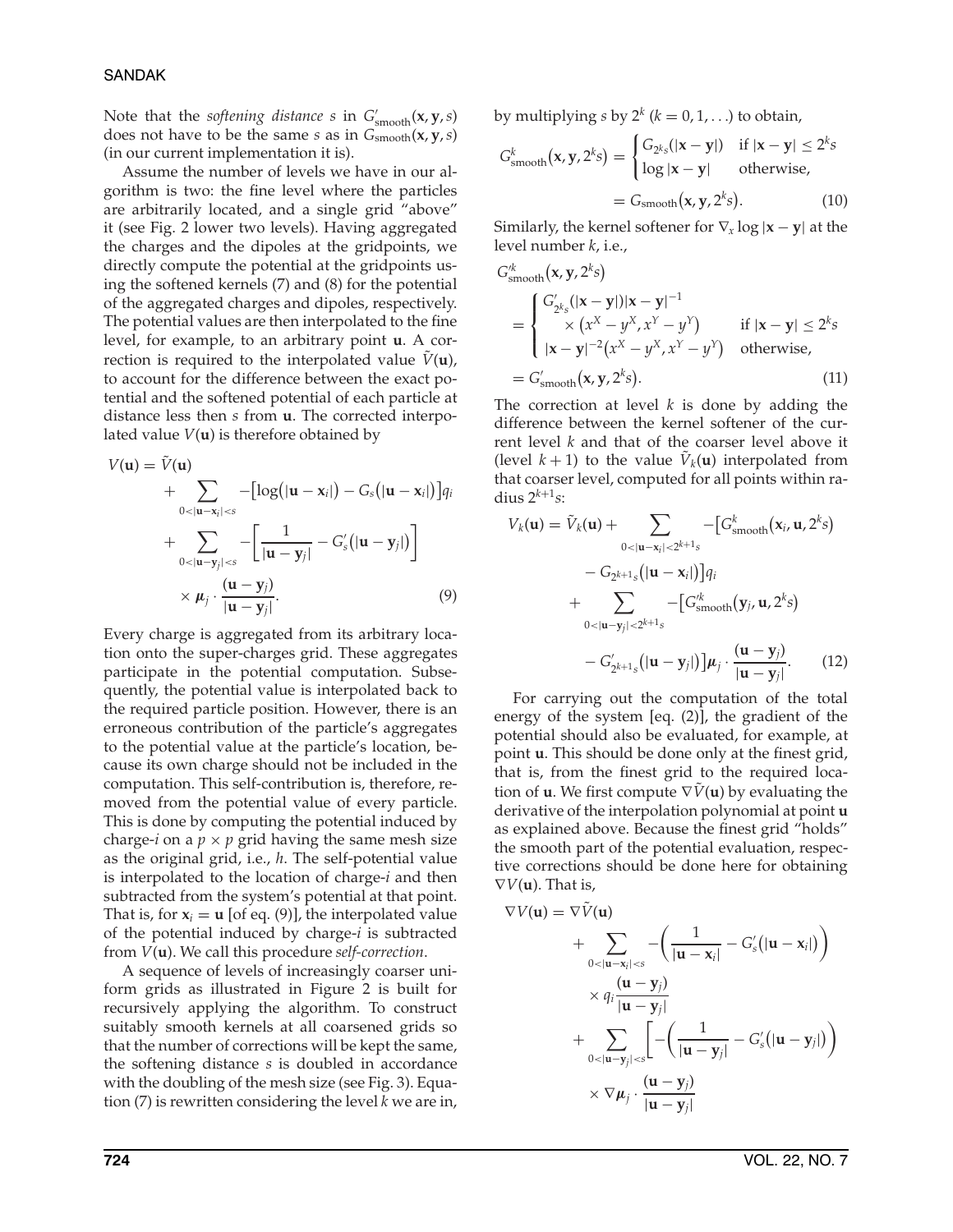$$
-\left(-\frac{1}{|\mathbf{u}-\mathbf{y}_j|^2}-G_s''(|\mathbf{u}-\mathbf{y}_j|)\right) \times \mu_j \cdot \frac{(\mathbf{u}-\mathbf{y}_j)^2}{|\mathbf{u}-\mathbf{y}_j|^2}\right]
$$
(13)

where  $G''_s(|x - y|)$  is defined as (for  $x = (x^X, x^Y)$ ,  ${\bf y} = (y^X, y^Y)$ :

$$
G'_{s} = (|\mathbf{x} - \mathbf{y}|) = \frac{1}{s^2} \sum_{j=1}^{p-1} A_j (2j)(2j-1) \left(\frac{|\mathbf{x} - \mathbf{y}|}{s}\right)^{2(j-1)}.
$$
\n(14)

Similarly to the self-correction procedure of the charges [as described below eq. (9)], for  $y_j = u$ , the interpolated value of the gradient of the potential induced by dipole-*j* on a  $p \times p$  grid, is subtracted from ∇*V*(**u**) to exclude the self-contribution of the dipole's aggregates to the potential.

Note that the term  $2^k s$  in eqs. (10) and (11) can be substituted by the more general expression  $2<sup>k</sup>s<sub>k</sub>$ where  $s_k$  is a level-dependent value of the softening distance. Similarly, different values for *p* can be used on different levels. See the Results section where this is exemplified and discussed. To date, we employ similar sets of *p*s and *s*s for the two types of particles. It may be of interest (which is application dependent) to employ different sets of these parameters for dipolar and charge particles.

#### **Results**

#### **SYSTEM TYPES AND RUNNING TIMES**

We have run our fast summation algorithm for computing the potential, potential gradient, and the total electrostatic energy of the system [eq. (3)]. The three system types tested are composed of arbitrarily positioned point-charges, dipolar particles, and their combination. Figure 5 depicts the typical random scattering of the particles in the heterogeneous particle system. The charges of the points are randomly chosen between −1 and 1. The dipoles orientations are random between 0 and 360 degrees, and their strength (moment magnitude) is of fixed value 0.2. We have calculated the potential and energy for increasing number of particle systems (from 81 to 8,396,802 particles) to measure the effect of the system size and type on the running times and measured errors. We have conducted our fast computation on a sequence of coarsened grids (the finest having mesh size of  $h = a$ , where a is the average distance between the particles), such that the coarsest grid for each of the particle systems is a  $9 \times 9$  grid of super-particles. On this coarse grid



**FIGURE 5.** A system with typical distribution of arbitrarily located 578 particles, half of which are dipoles and half are point-charges.

the direct computation of the electrostatic potential is done. Subsequently, the potential is recursively interpolated (and corrected) to the finest grid, and from there, to the required arbitrary positions of the particles. We call this type of run a *multilevel* run. The notation used throughout this section is summarized in Table I, and more precisely defined

| TABLE I.      |  |  |
|---------------|--|--|
| Nomenclature. |  |  |

| Notation                            | Meaning                                                                                                                                                                                       |
|-------------------------------------|-----------------------------------------------------------------------------------------------------------------------------------------------------------------------------------------------|
| n<br>m                              | Number of point charges<br>Number of dipoles                                                                                                                                                  |
| h<br>a<br>р<br>S<br>γ<br>$\epsilon$ | Mesh size<br>Average distance between particles<br>Interpolation (anterpolation) order<br>Softening distance (scale)<br>Constant equal to 0.5 for central interpolation<br>Degree of accuracy |
| $\overline{I}$<br>$T_{d}$<br>$T_f$  | Number of multigrid levels<br>Running time of the direct (naive) computation<br>(seconds)<br>Running time of the fast multiscale algorithm<br>(seconds)                                       |
| $E_{\sf err}$                       | Average energy calculation error per particle<br>interaction                                                                                                                                  |
| $V_{\sf err}$                       | Average potential calculation error per charge<br>interaction                                                                                                                                 |
| $\nabla V_{\sf err}$                | Average potential gradient calculation error per<br>dipole interaction                                                                                                                        |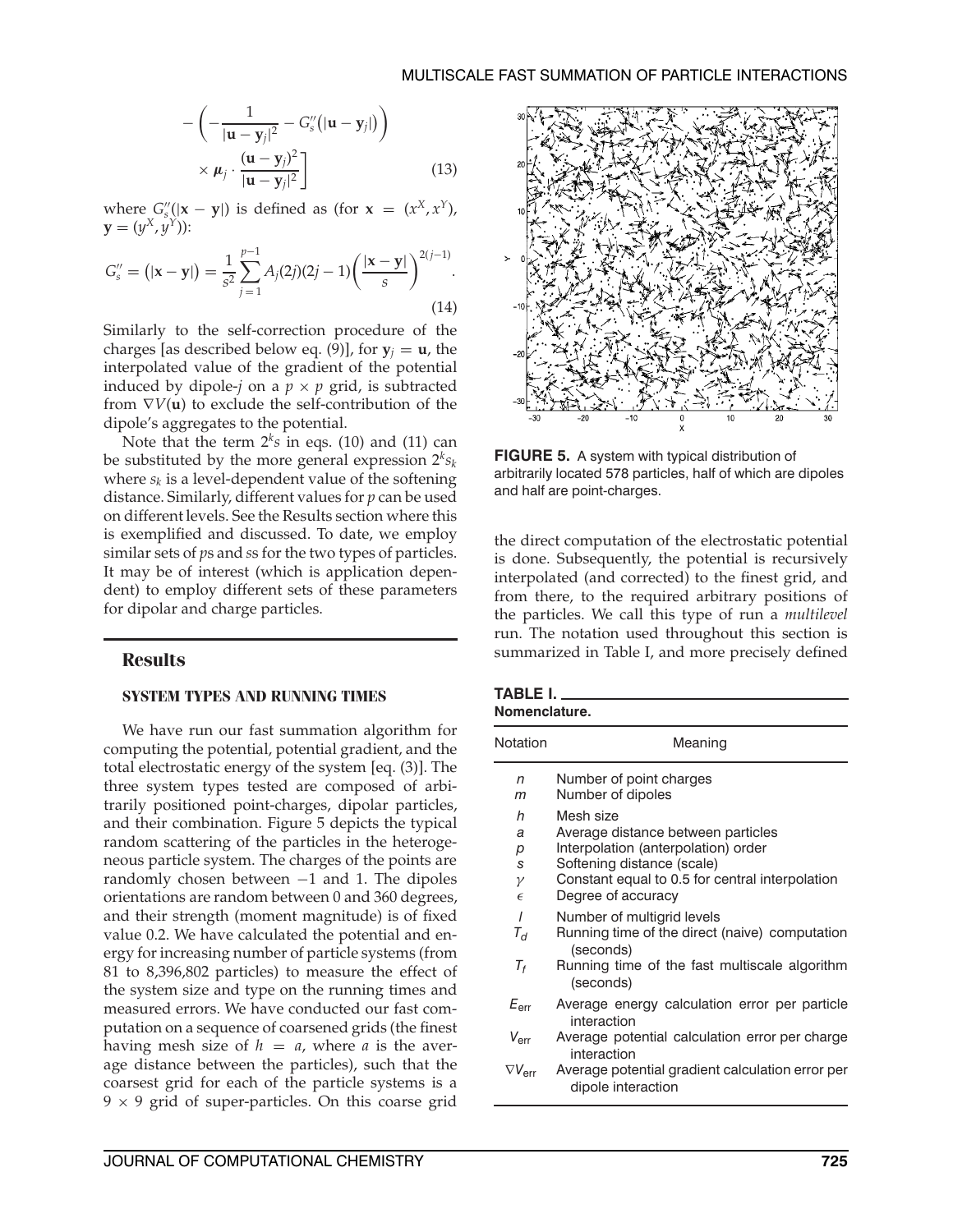below. The results for the three types of systems are exhibited in Tables II–IV, respectively. The program has been executed on a SGI-R10000 machine (194 MHZ processor) with 1024 Mbytes of memory. *m* dipoles and *n* point charges constitute the system, where in the heterogeneous case, there are equal number of dipoles and charges  $(m = n)$ . In all three systems, as the total number of the particles is increased by about four-fold, the running times of the direct (naive) computation is enlarged by about 16-fold  $(T_d)$ , which is in the order of  $O(m^2)$  for the dipolar system,  $O(n^2)$  for the charge system and  $O((m + n)^2)$  for the heterogeneous system. Whereas, our fast calculation time  $(T_f)$  grows only linearly with problem size, i.e., it in the order of  $O(m)$ ,  $O(n)$ , and  $O(m + n)$  with respect to the three systems. The memory requirement of the algorithm is also in the order of the number of particles. This many-body computation is therefore made feasible. For example, the computation of a 8,396,802 heterogeneous particle system is plausible (Table IV), because we achieve this within 21.5 min, where the direct approach would require almost a year.

#### **ERROR CLASSIFICATION AND ERROR MEASUREMENTS**

In general, three controllable types of errors affect the accuracy of the calculations. The first two are the anterpolation and interpolation errors that are determined by *p*, *s*, and *h*. For the interpolation/anterpolation to be done with bounded error, *s* needs to be at least several mesh sizes. The interpolation error is thus dominated by the smoothness properties of the softeners in the local region *s* of where softening is defined. The third error type is produced from the self-charge contribution of the particles to the potential computation at their positions. The error is removed using the self-correction procedure. The errors are a function of the number of particles in the system, as will be shown hereby.

To evaluate the accuracy of our fast computation in comparison with the direct computation, we define various error measures. The average error of the potential calculation per charge interaction is computed as  $V_{\text{err}} = \frac{1}{n(n+m)} \sum_{i=1}^{n} |V_{f_i} - V_{d_i}|$ , where  $V_{f_i}$ is the potential computed by our fast algorithm at point charge- $i$ , and  $V_{d_i}$  is the potential computed directly at that point. Similarly, the average calculation

**TABLE II.**

|           |                  |                |                |                           |         | Without Self-Correction |              |         | With Self-Correction |              |
|-----------|------------------|----------------|----------------|---------------------------|---------|-------------------------|--------------|---------|----------------------|--------------|
| n         | $\boldsymbol{p}$ | S              |                | $T_d^{\text{a}}$          | $T_f$ a | $E_{\rm err}$           | $V_{err}$    | $T_f$ a | $E_{\rm err}$        | $V_{err}$    |
| 81        | 2                | 4              | 2              | 0.00 <sup>b</sup>         | 0.01    | $2.18e^{-3}$            | $6.54e^{-3}$ | 0.01    | $9.29e^{-6}$         | $1.72e^{-3}$ |
| 289       | 2                | $\overline{4}$ | 3              | 0.03                      | 0.01    | $5.72e^{-4}$            | $1.81e^{-3}$ | 0.02    | $1.81e^{-5}$         | $7.71e^{-4}$ |
| 1,089     | 2                | 4              | 4              | 0.39                      | 0.03    | $1.58e^{-4}$            | $5.42e^{-4}$ | 0.06    | $9.97e^{-6}$         | $2.88e^{-4}$ |
| 4,225     | 2                | 4              | 5              | 5.79                      | 0.12    | $4.28e^{-5}$            | $2.38e^{-4}$ | 0.23    | $4.84e^{-6}$         | $2.06e^{-4}$ |
| 16,641    | 2                | 4              | 6              | 90.14                     | 0.47    | $1.14e^{-5}$            | $9.66e^{-5}$ | 0.96    | $1.81e^{-6}$         | $9.18e^{-5}$ |
| 66,049    | 2                | 4              | 7              | 2,056.82                  | 2.36    | $3.16e^{-6}$            | $5.93e^{-5}$ | 4.40    | $7.16e^{-7}$         | $5.86e^{-5}$ |
| 263,169   | 2                | 4              | 8              | 33,086.24                 | 14.82   | $7.96e^{-7}$            | $2.85e^{-5}$ | 20.64   | $1.83e^{-7}$         | $2.84e^{-5}$ |
| 1,050,625 | 2                | 4              | 9              | 529,380.00°               | 71.38   |                         |              | 103.05  |                      |              |
| 4,198,401 | 2                | 4              | 10             | 8,470,080.00°             | 327.24  |                         |              | 510.82  |                      |              |
| 81        | 4                | 6              | $\overline{2}$ | 0.00 <sup>b</sup>         | 0.01    | $1.99e^{-3}$            | $5.74e^{-3}$ | 0.04    | $4.88e^{-6}$         | $1.35e^{-4}$ |
| 289       | 4                | 6              | 3              | 0.03                      | 0.02    | $5.14e^{-4}$            | $1.53e^{-3}$ | 0.10    | $6.30e^{-6}$         | $1.01e^{-4}$ |
| 1,089     | 4                | 6              | 4              | 0.39                      | 0.07    | $1.38e^{-4}$            | $4.16e^{-4}$ | 0.38    | $3.23e^{-6}$         | $5.47e^{-5}$ |
| 4,225     | 4                | 6              | 5              | 5.79                      | 0.27    | $3.57e^{-5}$            | $1.09e^{-4}$ | 1.48    | $8.98e^{-7}$         | $2.20e^{-5}$ |
| 16,641    | 4                | 6              | 6              | 90.14                     | 1.10    | $9.20e^{-5}$            | $2.96e^{-5}$ | 5.86    | $3.39e^{-7}$         | $1.14e^{-5}$ |
| 66,049    | 4                | 6              | 7              | 2,056.82                  | 5.45    | $2.35e^{-6}$            | $9.93e^{-6}$ | 24.80   | $7.14e^{-8}$         | $7.27e^{-6}$ |
| 263,169   | 4                | 6              | 8              | 33,086.24                 | 29.95   | $5.91e^{-7}$            | $3.15e^{-6}$ | 106.30  | $2.95e^{-8}$         | $2.62e^{-6}$ |
| 1,050,625 | 4                | 6              | 9              | 529,380.00°               | 151.19  |                         |              | 454.83  |                      |              |
| 4,198,401 | 4                | 6              | 10             | 8,470,080.00 <sup>c</sup> | 685.87  |                         |              | 1905.15 |                      |              |

a The running times are in seconds (resolution of 10 ms).

<sup>b</sup> Under 10 ms.

<sup>c</sup> Estimated time of the direct computation as an  $O(n^2)$  computation.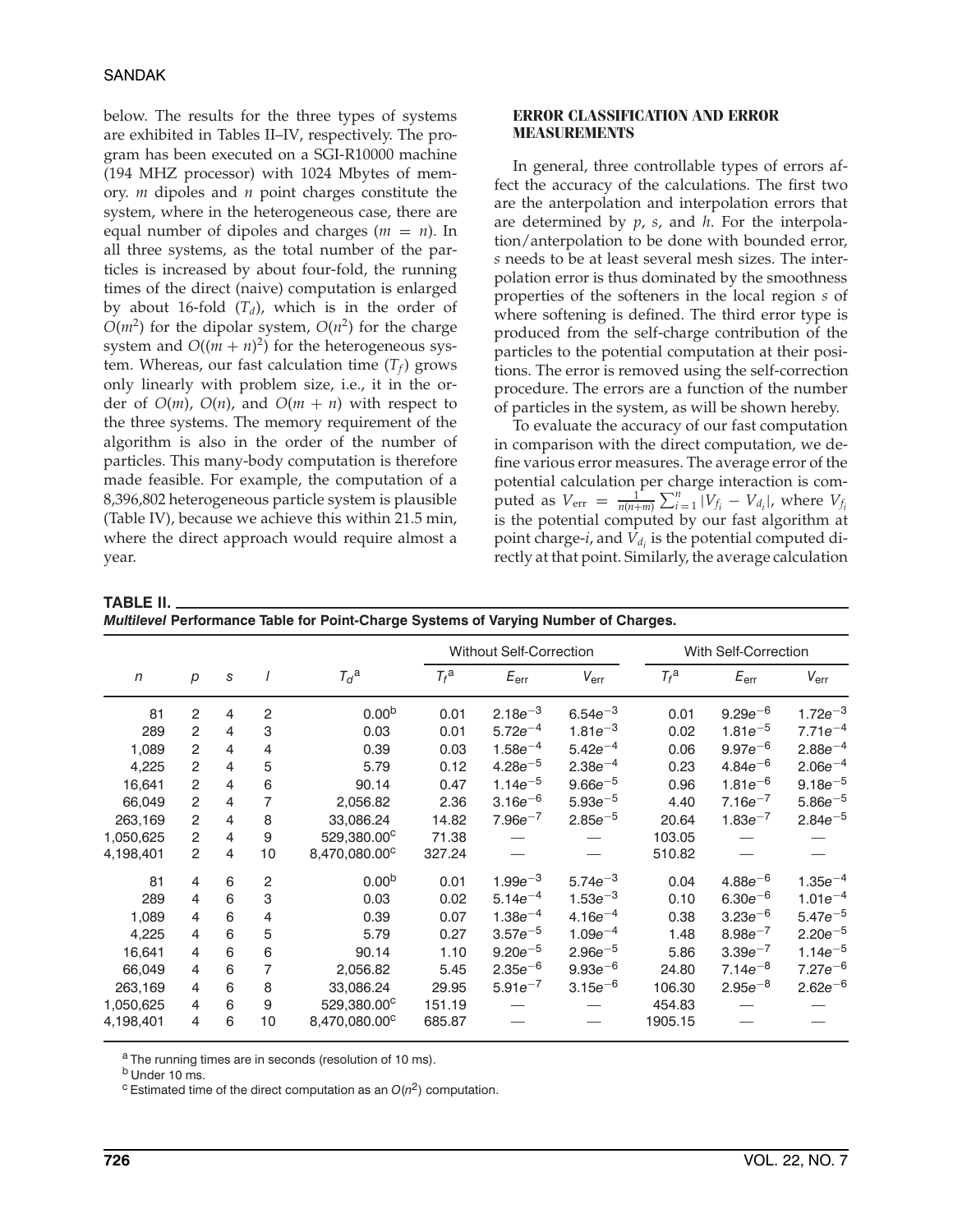|           |                |                |                |                           |                    | Without Self-Correction |                  |                  | With Self-Correction |                  |
|-----------|----------------|----------------|----------------|---------------------------|--------------------|-------------------------|------------------|------------------|----------------------|------------------|
| m         | p              | s              |                | $T_d^{\text{a}}$          | $T_f$ <sup>a</sup> | $E_{\sf err}$           | $\nabla V_{err}$ | $T_f^{\text{a}}$ | $E_{\rm err}$        | $\nabla V_{err}$ |
| 81        | 2              | 4              | 2              | 0.01                      | 0.01               | $1.57e^{-5}$            | $1.69e^{-4}$     | 0.01             | $3.14e^{-7}$         | $1.42e^{-4}$     |
| 289       | $\mathfrak{p}$ | $\overline{4}$ | 3              | 0.03                      | 0.02               | $3.70e^{-6}$            | $5.41e^{-5}$     | 0.03             | $6.24e^{-7}$         | $4.94e^{-5}$     |
| 1,089     | $\overline{2}$ | $\overline{4}$ | 4              | 0.42                      | 0.07               | $1.09e^{-6}$            | $1.49e^{-5}$     | 0.09             | $5.30e^{-8}$         | $1.33e^{-5}$     |
| 4,225     | $\mathcal{P}$  | 4              | 5              | 6.23                      | 0.28               | $2.94e^{-7}$            | $3.88e^{-6}$     | 0.34             | $8.96e^{-10}$        | $3.47e^{-6}$     |
| 16,641    | $\mathfrak{p}$ | $\overline{4}$ | 6              | 104.58                    | 0.89               | $7.31e^{-8}$            | $9.88e^{-7}$     | 1.41             | $2.06e^{-9}$         | $8.94e^{-7}$     |
| 66,049    | 2              | $\overline{4}$ | 7              | 2,059.87                  | 4.55               | $1.88e^{-8}$            | $2.51e^{-7}$     | 6.70             | $1.34e^{-10}$        | $2.27e^{-7}$     |
| 263,169   | $\overline{2}$ | $\overline{4}$ | 8              | 33,252.61                 | 26.37              | $4.71e^{-9}$            | $6.31e^{-8}$     | 31.95            | $3.67e^{-11}$        | $5.69e^{-8}$     |
| 1,050,625 | $\mathfrak{p}$ | $\overline{4}$ | 9              | 532,042.00 <sup>b</sup>   | 125.12             |                         |                  | 163.29           |                      |                  |
| 4,198,401 | 2              | $\overline{4}$ | 10             | 8,512,672.00 <sup>b</sup> | 518.48             |                         |                  | 664.99           |                      |                  |
| 81        | $\overline{4}$ | 6              | $\overline{2}$ | 0.01                      | 0.01               | $2.01e^{-5}$            | $1.28e^{-4}$     | 0.04             | $1.51e^{-7}$         | $1.71e^{-5}$     |
| 289       | 4              | 6              | 3              | 0.03                      | 0.05               | $5.53e^{-6}$            | $3.60e^{-5}$     | 0.15             | $1.27e^{-7}$         | $6.82e^{-6}$     |
| 1,089     | 4              | 6              | 4              | 0.42                      | 0.16               | $1.49e^{-6}$            | $9.61e^{-5}$     | 0.52             | $1.27e^{-8}$         | $1.87e^{-6}$     |
| 4,225     | 4              | 6              | 5              | 6.23                      | 0.62               | $3.84e^{-7}$            | $2.49e^{-6}$     | 2.03             | $2.94e^{-9}$         | $4.84e^{-7}$     |
| 16,641    | 4              | 6              | 6              | 104.58                    | 2.52               | $9.76e^{-8}$            | $6.30e^{-7}$     | 8.23             | $7.19e^{-10}$        | $1.26e^{-7}$     |
| 66,049    | 4              | 6              | 7              | 2,059.87                  | 12.20              | $2.46e^{-8}$            | $1.59e^{-7}$     | 35.12            | $1.54e^{-10}$        | $3.20e^{-8}$     |
| 263,169   | 4              | 6              | 8              | 33.252.61                 | 62.06              | $6.19e^{-9}$            | $3.99e^{-8}$     | 147.00           | $3.12e^{-12}$        | $8.01e^{-9}$     |
| 1,050,625 | 4              | 6              | 9              | 532,042.00 <sup>b</sup>   | 289.08             |                         |                  | 640.47           |                      |                  |

**TABLE III.** *Multilevel* **Performance Table for Dipolar Systems of Varying Number of Dipoles.**

a The running times are in seconds (resolution of 10 ms).

 $b$  Estimated time of the direct computation as an  $O(m^2)$  computation.

error of the potential's gradient per dipolar particle is defined as  $\nabla V_{\text{err}} = \frac{1}{m(n+m)} \sum_{j=1}^{m} |\nabla V_{f_j} - \nabla V_{d_j}|,$ where  $\nabla V_{f_i}$  is the potential gradient computed by the fast algorithm at dipole-*j*, and  $\nabla V_{d_i}$  is the direct computation of the potential gradient at that dipole. The energy calculation error per interaction  $E_{err}$  =  $|E_f - E_d|/(m+n)^2$ , where  $E_f$  is the fast computation of the total energy and  $E_d$  is the direct computation. In a pure charge system  $m = 0$ , whereas in a dipolar system  $n = 0$ . The measurements per interaction give an error estimate of each of the summed terms in eq. (3).

#### **ACCURACY OF THE POTENTIAL, ENERGY, AND FORCES**

The errors are measured for two types of runs. The runs applying self-correction (the column specified as "with self-correction"), account for the exclusion of the erroneous self-contribution of the particles aggregates to the potential and energy calculations. Whereas, the column named "without self-correction" presents the results for the cases where this type of error is not handled.

For each particle, as its number of interactions grows linearly with the linear increase in the total number of particles, the per-interaction errors decrease linearly by the same factor.

This is explained by the fact that far away particles have less influence than nearby local ones. Therefore, when increasing the number of interactions, the "constant" local-induced error (per particle) is averaged out. The local-induced errors introduced by the smoothness properties of the kernel softeners, and by the self-contribution, are yielded for every particle in the system. As seen by the results obtained for *E*err, self-correction may be important for systems where high accuracy in the energy calculation is desired. In all systems and cases therein, *E*err obtained is smaller than the relevant *V*<sub>err</sub> and ∇*V*<sub>err</sub>. The energy computation is based on the summation of the potentials obtained and the particles charges. The potential computation can be above or below its direct computed value, and hence, as a result the energy calculation error is averaged out. The measured errors for dipolar systems compared with charged systems show that the former errors are smaller than those of the latter. This is because the dipolar potential gradient kernel has a smaller long-range contribution than that of the charge potential kernel. We can thus approximate that the measured errors for the computation of forces will be in the order of those for the dipolar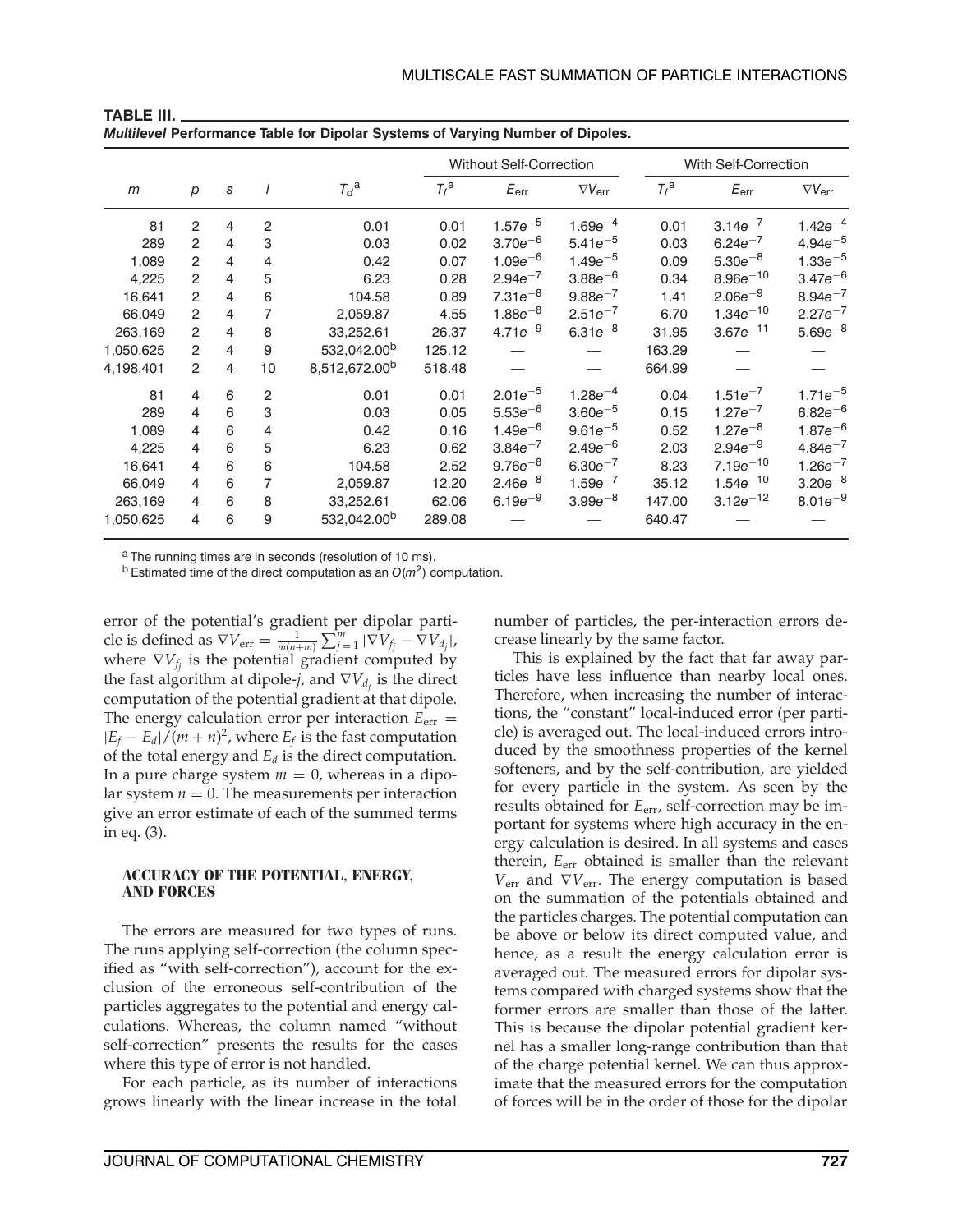|           |               |         |          |                                 |                   |               | Without Self-Correction  |                          |         | With Self-Correction |               |                          |
|-----------|---------------|---------|----------|---------------------------------|-------------------|---------------|--------------------------|--------------------------|---------|----------------------|---------------|--------------------------|
| $m + n^a$ | Q             | S       |          | $T_{d}^{\text{b}}$              | $T_f^{\text{b}}$  | $E_{\rm err}$ | $V_{\rm err}$            | $\nabla V_{\text{err}}$  | $T_f$ b | $E_{\rm err}$        | $V_{\rm err}$ | $\nabla V_{\text{err}}$  |
| 162       |               |         |          | 0.01                            | 5<br>0.0          | $4.68e^{-4}$  | $3.02e^{-4}$             | $.53e^{-4}$              | 0.02    | $-93e^{-6}$          | $9.10e^{-4}$  | $.55e^{-4}$              |
| 578       |               | 4       |          |                                 | 0.04              | $1.25e^{-4}$  | $8.95e^{-4}$             | $1.42e^{-4}$             | 0.06    | $1.51e^{-6}$         | $3.76e^{-4}$  | $.41e^{-4}$              |
| 2,178     | ט ש           | 4       | 4        | $0.12$<br>1.70                  | $\overline{0.11}$ | $4.11e^{-5}$  | $3.25e^{-4}$             | $4.32e^{-5}$             | 0.18    | $3.93e^{-6}$         | $2.28e^{-4}$  | $4.31e^{-5}$             |
| 8,450     |               | 4       | 5        | 25.03<br>447.14<br>7,428.57     | 0.42              | $1.12e^{-5}$  | $1.47e^{-4}$             | $1.43e^{-5}$             | 0.72    | $1.88e^{-8}$         | $1.34e^{-4}$  | $1.43e^{-5}$             |
| 33,282    |               | ₹       | ဖ        |                                 | 1.76              | $2.85e^{-6}$  | $5.24e^{-5}$             | $3.75e^{-6}$             | 2.58    | $4.47e^{-7}$         | $5.02e^{-5}$  | $3.74e^{-6}$             |
| 132,098   |               | ⅎ       | $\sim$   |                                 | 11.50             | $7.67e^{-7}$  | $2.24e^{-5}$             | $1.05e^{-6}$             | 15.64   | $1.58e^{-7}$         | $2.19e^{-5}$  | $1.05e^{-6}$             |
| 526,338   | <b>QQQQQQ</b> | 4       | $\infty$ | $\circ$<br>120,715.1            | 60.78             | $2.03e^{-7}$  | $1.43e^{-5}$             | $2.93e^{-7}$             | 73.67   | $5.11e^{-8}$         | $1.42e^{-5}$  | $2.92e^{-7}$             |
| 2,101,250 |               | 4       | ၜ        | 1,931,443.00°<br>30,903,088.00° | 281.31            | $\bigg $      | $\overline{\phantom{a}}$ | $\overline{\phantom{a}}$ | 347.17  | I                    | I             | I                        |
| 8,396,802 |               | 4       | ₽        |                                 | 290.86            |               |                          |                          | 1628.33 |                      | I             | $\overline{\phantom{a}}$ |
| 162       | 4             | ဖ       | N        | 0.01                            | 0.02              | $4.25e^{-4}$  | $2.61e^{-3}$             | $9.17e^{-5}$             | 0.07    | $1.65e^{-7}$         | $8.70e^{-5}$  | $6.23e^{-5}$             |
| 578       | 4             | G       | ო        | $0.12$<br>1.70                  | 0.08              | $1.23e^{-4}$  | $7.62e^{-4}$             | $2.99e^{-5}$             | 0.26    | $1.14e^{-6}$         | $4.92e^{-5}$  | $2.52e^{-5}$             |
| 2,178     | 4             | $\circ$ | 4        |                                 | 0.27              | $3.44e^{-5}$  | $2.10e^{-4}$             | $8.23e^{-6}$             | 0.95    | $5.33e^{-7}$         | $2.48e^{-5}$  | $6.95e^{-6}$             |
| 8,450     | 4             | G       | ഹ        |                                 | 1.07              | $8.79e^{-6}$  | $5.48e^{-5}$             | $2.48e^{-6}$             | 3.69    | $2.77e^{-7}$         | $1.34e^{-5}$  | $2.20e^{-6}$             |
| 33,282    | 4             | G       | ဖ        | 25.03<br>447.14<br>7,428.57     | 4.46              | $2.27e^{-6}$  | $1.47e^{-5}$             | $6.53e^{-7}$             | 14.89   | $7.67e^{-8}$         | $5.81e^{-5}$  | $5.93e^{-7}$             |
| 132,098   | 4             | ဖ       |          |                                 | 25.96             | $5.83e^{-7}$  | $4.42e^{-6}$             | $1.83e^{-7}$             | 67.87   | $2.73e^{-8}$         | $2.83e^{-6}$  | $1.68e^{-7}$             |
| 526,338   | 4             | ം ര     | ∞        | $\mathbf{\circ}$<br>120,715.1   | 129.17            | $1.47e^{-7}$  | $1.83e^{-6}$             | $4.98e^{-8}$             | 289.12  | $8.36e^{-9}$         | $1.61e^{-6}$  | $4.66e^{-8}$             |
| 2,101,250 | 4             |         | ာ        | 1,931,443.00°                   | 605.34            |               |                          |                          | 1264.79 |                      |               |                          |

# SANDAK

 $^{\circ}$  Estimated time of the direct computation as an  $O((m + n)^2)$  computation.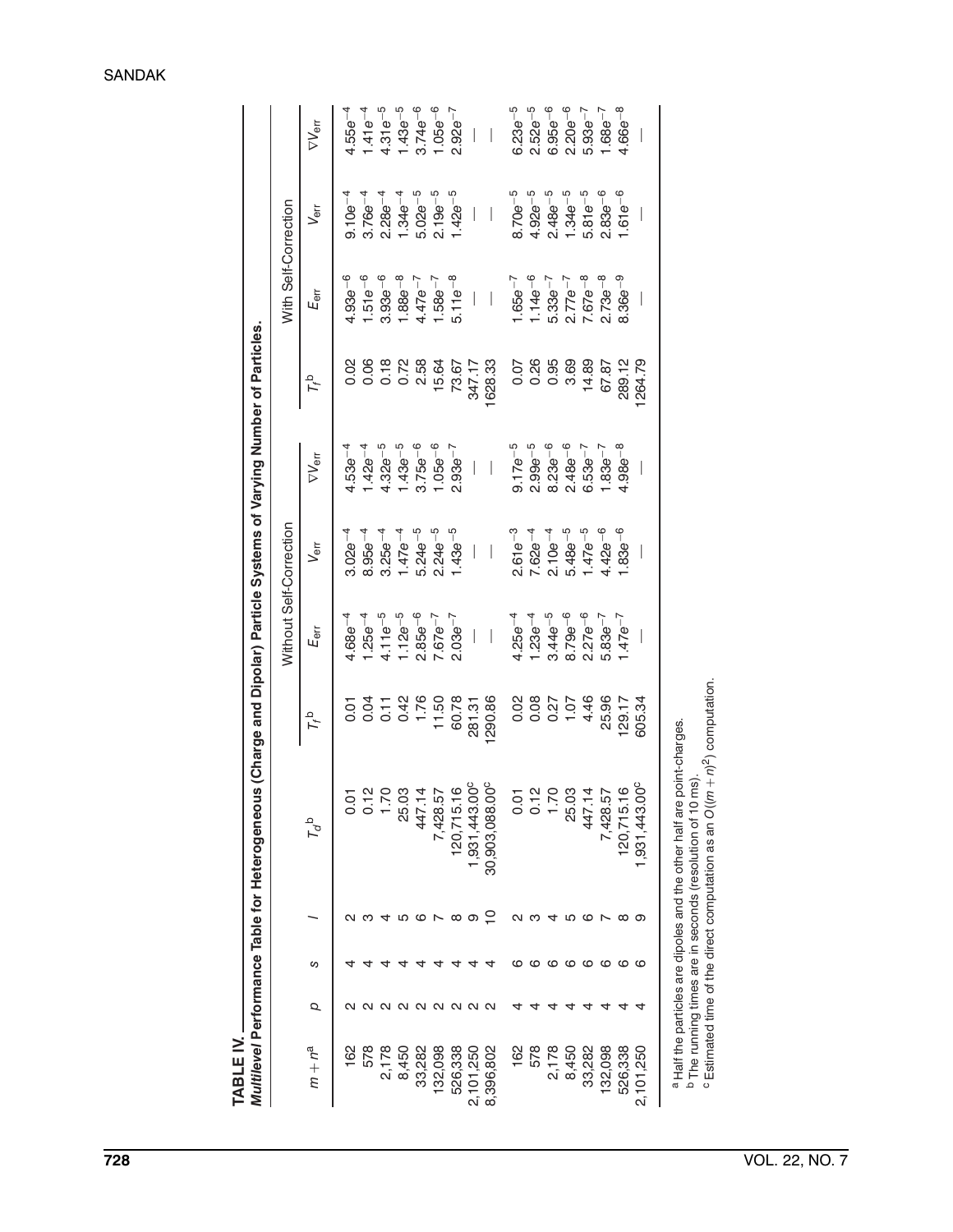systems, because the forces are the derivatives of the potential kernels. In addition, for dipolar systems and force calculations smaller values for *p*s and *s*s can be employed in comparison to those needed to obtain accurate potentials of a charge system.

We have tested the algorithm for studying the effect the dipoles magnitude and orientation, and charge characteristics, i.e., positive, negative or combined. Confined systems of homogeneous charges (positive or negative), or systems of restricted dipole orientation, yield slightly larger errors compared to the aforementioned unrestricted systems (results not shown here). This is because the errors are a function of the charges values (coupled with the interpolation/anterpolation errors). In a restricted positive (or negative) charge system, the fast computed potential values are consistently above (or below) the direct computed values. Therefore, relative error measurements can also be employed (e.g.,  $V_{\text{err}}^{rlt} = \frac{1}{n} \sum_{i=1}^{n} |(V_{f_i} - V_{d_i})/V_{d_i}|)$ , because the variation of the difference between the fast and direct evaluation is small, yielding reliable "normalized" error values. In orientation-restricted dipolar systems the error estimates do not manifest themselves as in positively or negatively charged systems. A dipole, by definition is composed of a positive and a negative charge, and as such, the long-range dipoles charges tend to average out as previously has been explained for positive and negative charged systems.

#### **THE EFFECT OF** *p* **AND** *s*

In Tables II–IV, we also show the effect of the softening distance *s* and the interpolation order *p* on the measured errors and running times. For all three systems, all error measures improve when increasing *s* or *p* separately, or both (this was also successfully tested in the two-level system—not shown here). However, this influences the computational work invested as the complexity of the algorithm is  $O((m + n)p^2)$ . Because we want to maintain this complexity, the number of corrections carried out for every particle should be on average  $p^2$ . Therefore,  $(s/a)^2$ , the number of corrections, should be in the order of  $p^2$ . Taking into consideration  $p$ ,  $s$ , and  $h$ , the error obtained from interpolating the softened potential kernel is of the order  $O((\gamma h)^p(p!/s^p)) \sim$  $O(((\gamma h p)/(es))^p)$ , where  $(p!/s^p)$  is an approximation of the *p*-order derivative of the kernel  $G<sub>smooth</sub>$ ; *p*! ∼  $(p/e)^p$  by Sterling, where  $e$  is the base of the natural logarithm. Thus, we should choose  $s = O(hp)$ , that is *s*/*h* and *p* should be kept in the same order.

Next, we will consider the amount of work performed as a function of *p*, *s*, and *h*. The number of operations performed per gridpoint on the grid of size *h* for anterpolating it to grid 2*h*, interpolating to it from grid 2*h*, and the corrections related to it is  $2p+4(2s/h)$  (assuming the softening distance is also doubled). The number of operations performed per arbitrarily positioned particle point for anterpolating it to grid *h*, interpolating to it from grid *h*, and its required corrections (not including self correction) is  $2p^2 + 4(s/a)^2$  (plus  $2p^2$  if self-corrections are properly introduced). In the cases presented here, the execution times double when increasing *p* from 2 to 4 and *s*, from 4 to 6 (or multiplied by four times when the self-correction is accounted for, which is of order  $O(p^4)$  per particle in this version of implementation). Nevertheless, the running times of the varying sizes of the systems still increase linearly, as a function of the system size.

#### **THE EFFECT OF** *h*

We have previously mentioned that the use of kernel softeners and the anterpolation/interpolation processes yields a bounded  $O(h^pG_{\text{smooth}}^{(p)})$ approximation error for the potential, where  $G^{(p)}_{\rm smooth}$ is the maximum *p*-order derivative of the kernel softener G<sub>smooth</sub>. The gradient of the potential approximation (the ∇*V* computation) has a bounded  $O(h^{p-1}G_{\text{smooth}}^{(p-1)})$  error. This is seen by the results obtained from runs of different values of *h* in a heterogeneous particle system (not shown here). For a fixed *s*, as the mesh size *h* is reduced by two-fold,  $V_{\text{err}}$  decreases by  $O(2^p)$ , whereas  $\nabla V_{\text{err}}$  decreases *O*(2*<sup>p</sup>*−1).

The anterpolation/interpolation errors rise as the grids get coarser and coarser, because the mesh size *h* is enlarged. Thus, to reduce the anterpolation/interpolation errors, the interpolation-order *p* and the softening distance *s* are chosen for every grid level currently processed. That is, for coarser levels, a higher interpolation order *p* and/or larger softening distance *s* are the remedy for reducing the interpolation errors obtained. The computational cost does not rise by much, as the larger *p* and *s* are chosen to be exercised on coarser grids.

#### **THE EFFECT OF THE PARTICLES DISTRIBUTION**

In real-life particle systems, the positions of the particles are not chosen randomly as has been done here. In the natural systems, the particles are dis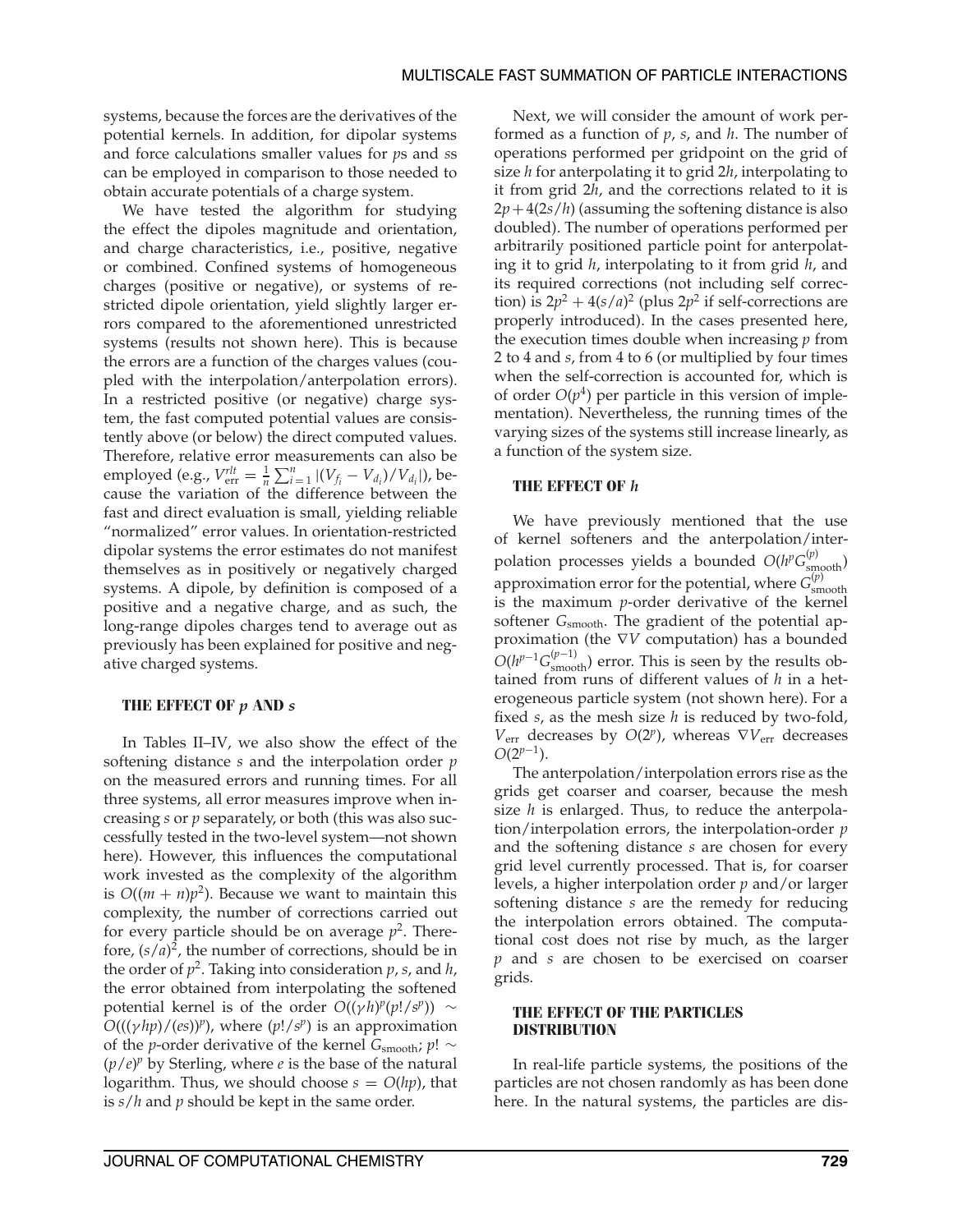tributed more uniformly and cannot come as near to each other as may randomly occur in our test systems. We have obtained bounded and small computations errors in our unrestricted "worst-case" test systems. Indeed, the natural relaxation on the particle location results in even better accuracy. This was checked by running the algorithm on additional test cases where the distance between the particles has been restricted to pairs of points that are *>a* apart from each other (e.g., *>*2). The results obtained have shown that the computation errors even decreased by an order of magnitude in comparison to the unrestricted cases. In these latter restricted cases, each particle has less number of interactions with very close neighbors within its softening region. Hence, most of the computation is done with the exact potential, as the particles interactions are usually beyond the singularity region of the kernel.

The system was also tested for its performance on a line-like distribution of particles (e.g., a circle) to emulate anisotropic particle distribution. Both the running times and accuracy are comparable to the the cases where the particles are arbitrarily distributed. As an example, for a charge system composed of 263,169 particles distributed on a circle, a fine grid of  $1025 \times 1025$  gridpoints and a multilevel run have yielded  $V_{\text{err}} = 4.16e^{-5}$  and  $E_{\text{err}} = 2.6e^{-7}$  (the radius of the circle is  $1025 \times h$ , i.e., around 85 particles on average reside in the  $h \times h$  bin). The running time obtained is 109.11 s compared with the direct computation of 32,390 s (almost 9 h). When using a 513  $\times$  513 grid (the radius is 513  $\times$  *h*, i.e., around 165 particles on average reside in a bin), we have obtained  $V_{\text{err}} = 4.72e^{-5}$ ,  $E_{\text{err}} = 2.18e^{-7}$ , and  $T_f = 194$  s. Both the number of particles and the number of gridpoints on the finest grid level can be of the same order for obtaining accurate results and fast running times. For the particular handling of cases of variable particle density an extension of the algorithm can be found in ref. 5.

## **OPTIMIZATION ISSUES**

Here we have described our algorithm and its options, and have demonstrated its capabilities. Optimal values can be obtained for the algorithm's parameters, i.e., the softening distance *s*, the interpolation order *p*, the mesh size *h* , and the number of grid levels. The computational work can be minimized subject to given constraints on the error measurements. Or, for a given work requirement, the errors can be minimized. Another possibility is to minimize the work and errors given the exchange rate of accuracy for work. All in all, the parameters are determined according to the application in which our method is employed. See ref. 13 for an example of a parameter optimization and control procedure.

# **Discussion**

In this work we have demonstrated a multiscale method for the fast summation of long-range interactions, namely, the rapid evaluation of the potential and energy induced in homogeneous and heterogeneous point-charge and dipolar systems. We have achieved this using linear complexity. This means that although we are summing  $O(N^2)$  interactions, the execution time grows only linearly with the number *N* of particles.

Here, the method is applied to the fast summation of the Coulombic potential of charges and dipoles in 2D. Our algorithm can be extended to any asymptotically smooth kernels, not only for potential-type kernels, and to any space dimension. Nevertheless, because our multiscale approach is generic, i.e., it is not restricted to this kind of functions and can be straightforwardly modified to handle other asymptotically smooth kernels (oscillatory kernel handling appears in ref. 5). As an example, we can consider the long-range dipolar system used to describe magnetic phenomenon such as complex ferrofluids and ultrathin magnetic films.14, 15 The energy function of a system of magnetic dipoles on a square lattice represents also long-range dipolar interaction and is over all pairs of moments on the lattice. The long-range dipole–dipole interaction kernel can be softened using the compatible derivatives of the softening polynomials, and the fast summation can be carried out using our multiscale structure and mechanisms, i.e., the fine-to-coarse and coarse-to-fine procedures. An additional example where our algorithm can be utilized is the gravitational *N*-body problem is astrophysics. There, *N* mass points (of stars/galaxies) are moving under their mutual gravitational forces according to Newton's laws of motions.

Our method relies on decomposing the electrostatic potential into a smooth (or "softened") part and a local part, and describing the smooth part as the potential of aggregated charges and dipoles defined on a coarser grid. The long-range dipolar kernel is softened using the derivatives of the charge-kernel softening polynomials. The main advantage, and indeed a motivation for this method, is that it provides the structure for describing collective particle *motions* on larger scales that facilitates